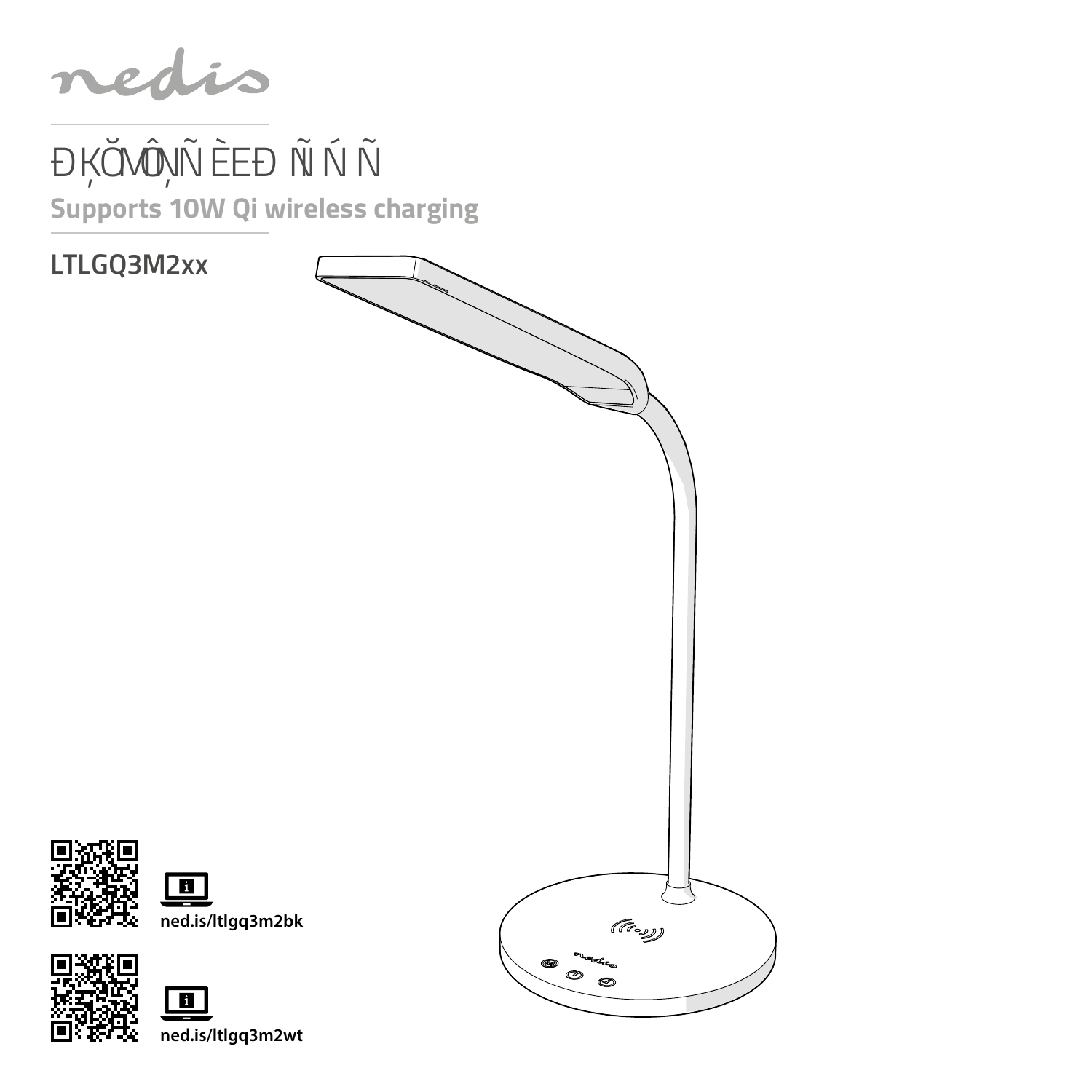| (EN)<br>Quick start guide              | 4  |
|----------------------------------------|----|
| $($ DE $)$<br><b>Kurzanleitung</b>     | Б  |
| FR<br>Guide de démarrage rapide        | 6  |
| $($ NL<br><b>Snelstartgids</b>         | 7  |
| IT.<br>Guida rapida all'avvio          | 8  |
| (ES<br>Guía de inicio rápido           | 9  |
| (PT<br>Guia de iniciação rápida        | 10 |
| <b>SV</b><br>Snabbstartsguide          | 11 |
| FL.<br>Pika-aloitusopas                | 12 |
| $\overline{\mathsf{N}}$<br>Hurtigguide | 13 |
| (DA<br>Vejledning til hurtig start     | 14 |
| (HU)<br>Gyors beüzemelési útmutató     | 15 |
| PL.<br>Przewodnik Szybki start         | 16 |
| (EL)<br>Οδηγός γρήγορης εκκίνησης      | 17 |
| (SK)<br>Rýchly návod                   | 18 |
| (CS<br>Rychlý návod                    | 19 |
| (RO<br>Ghid rapid de inițiere          | 20 |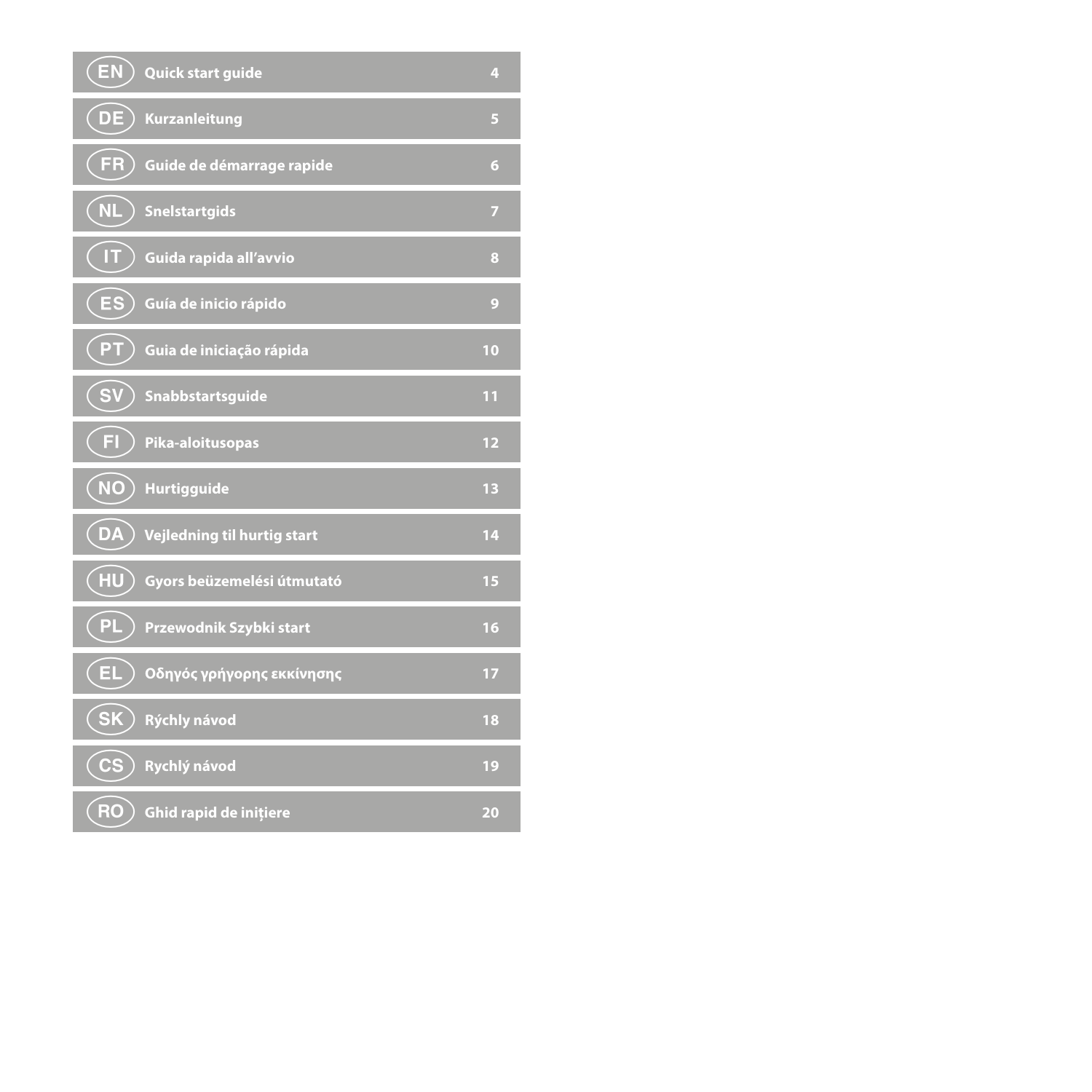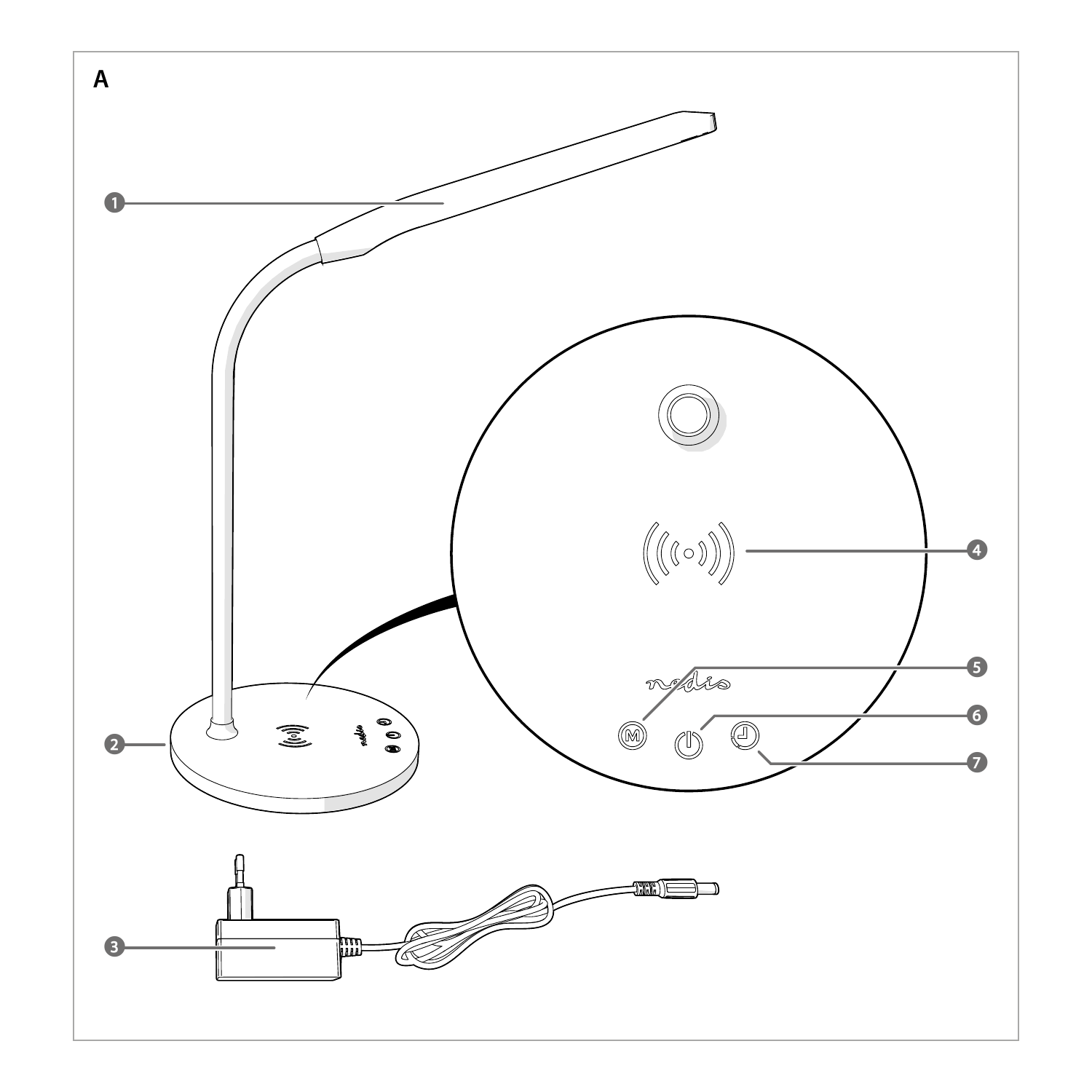# a **Quick start guide**

# **Desktop LED lamp** LTLGQ3M2xx



For more information see the extended manual online: **ned.is/ltlgq3m2xx**

#### **Intended use**

The Nedis LTLGQ3M2xx is a desktop LED lamp with a built-in wireless charger.

This product is intended for indoor use only.

The product is not intended for professional use.

Any modification of the product may have consequences for safety, warranty and proper functioning.

# **Specifications**

| Product                  | Desktop LED lamp          |  |
|--------------------------|---------------------------|--|
| Article number           | LTLGO3M2xx                |  |
| Dimensions (1 x w x h)   | 600 x 170 x 170 mm        |  |
| Weight                   | 402 g                     |  |
| Power input              | 12 VDC: 2.0 A             |  |
| Power                    | <b>24W</b>                |  |
| <b>LED</b> lamp          |                           |  |
| <b>Rated power</b>       | 5.5 W                     |  |
| Max. illumination        | 1000 Lux                  |  |
| Max. luminance           | 350 lm                    |  |
| <b>Light modes</b>       | Natural, cool, warm       |  |
| <b>Color temperature</b> | 2700 - 6500 K             |  |
| Adapter                  |                           |  |
| Power input              | 100 - 240 VAC: 50 - 60 Hz |  |
| Power output             | 12.0 VDC: 2.0 A           |  |
| Power                    | 24W                       |  |
| Rated consumption power  | 21W                       |  |
| <b>Wireless charger</b>  |                           |  |
| Power output             | 9V/1.1A                   |  |
| Power                    | 10W                       |  |
| Radio frequency range    | 110 - 205 KHz             |  |
| Radio frequency power    | - 10.99 dBuA/m @ 10 m     |  |
| <b>Timer</b>             | Smart timer shutdown      |  |

# **Main parts** (image **A**)

- $(1)$  LED lamp<br> $(2)$  Power inc
	- Power input
- 3 Power adapter
- 4 Wireless charging area

# **Safety instructions**

#### **M** WARNING

- **•** Ensure you have fully read and understood the instructions in this document before you install or use the product. Keep the packaging and this document for future reference.
- **•** Only use the product as described in this document.
- **•** Do not use the product if a part is damaged or defective. Replace a damaged or defective product immediately.
- **•** Do not drop the product and avoid bumping.
- **•** This product may only be serviced by a qualified technician for maintenance to reduce the risk of electric shock.
- **•** Do not expose the product to water or moisture.
- **•** Disconnect the product from the power source and other equipment if problems occur.

# **Installation**

- 1. Plug the power adapter **A**3 into the power input **A**2.
- 2. Plug the other end of **A**3 into a power outlet.

# **Using the lamp**

- 1. Press the power button  $\mathbf{A}(\widehat{\mathbf{6}})$  to switch on the LED lamp  $\mathbf{A}(\widehat{\mathbf{1}})$ .
- 2. Press and hold  $\mathbf{A}^{(6)}$  to change the brightness of  $\mathbf{A}^{(1)}$ .
- 3. Press the light mode button **A**5 to cycle through the different light modes.
- **1** The light modes are Natural, Cool and Warm.
- 4. Press and hold the timer button  $\mathbf{A}(\widehat{?})$  to set a timer for 40 minutes.
- **A**  $\cap$  flashes twice to indicate the timer is active.
- $\bullet$  **A**(1) switches off after the timer runs out.
- 5. Press  $\mathbf{A}(\widehat{\mathbf{6}})$  to switch off  $\mathbf{A}(\widehat{\mathbf{1}})$ .

#### **Using the wireless charger**

- 1. Place your QI wireless charging enabled device onto the wireless charging area  $\mathbf{A}(4)$ .
- 2. Check the charging indication on your device to ensure your device is charging.
- 5 Light mode button
- 6 Power button
- 7 Timer button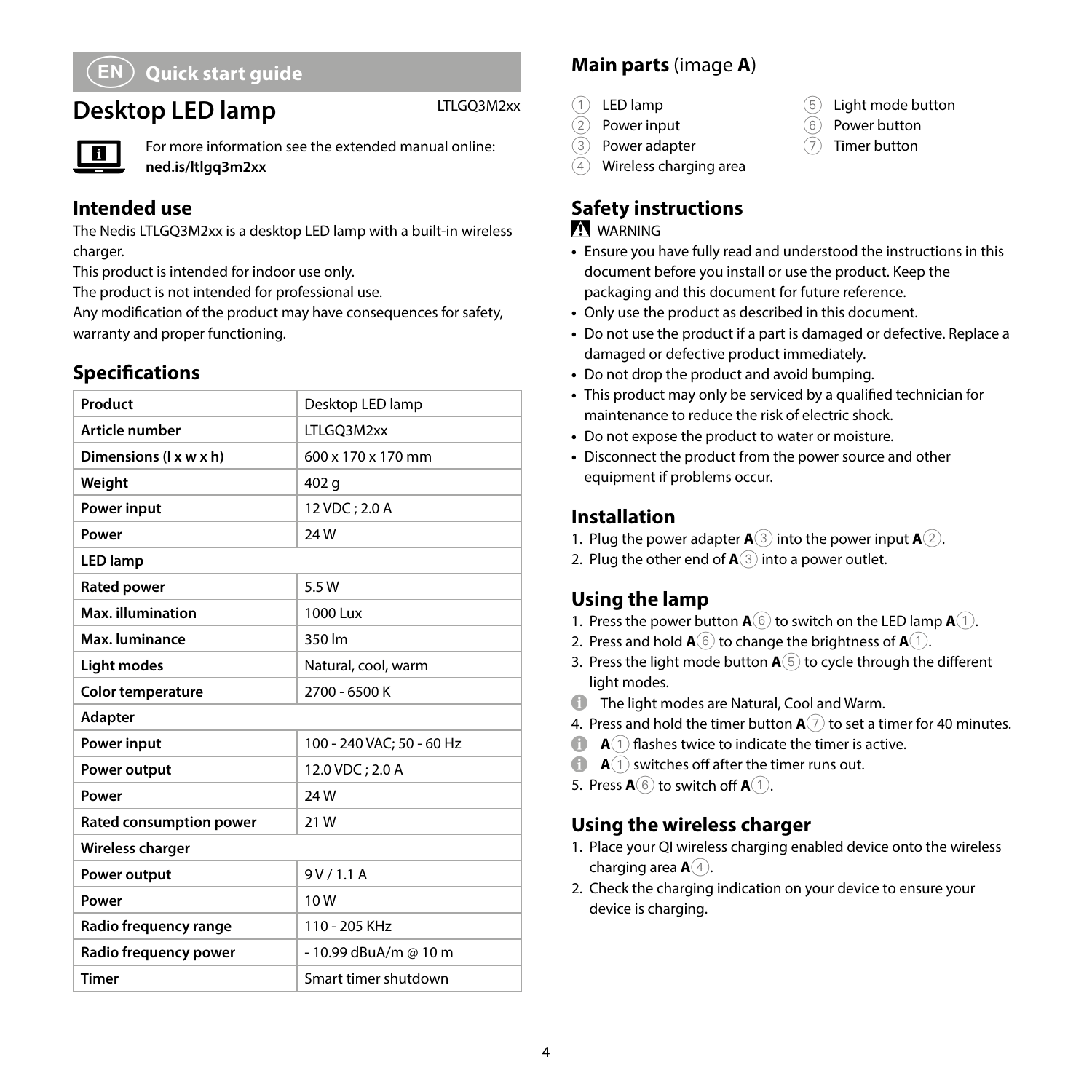# c **Kurzanleitung**

# **Schreibtisch-LED-Lampe** LTLGQ3M2xx



Weitere Informationen finden Sie in der erweiterten Anleitung online: **ned.is/ltlgq3m2xx**

#### **Bestimmungsgemäße Verwendung**

Die Nedis LTLGQ3M2xx ist eine Schreibtisch-LED-Lampe mit integrierter kabelloser Ladestation.

Dieses Produkt ist nur zur Verwendung in Innenräumen gedacht. Das Produkt ist nicht für den professionellen Einsatz gedacht. Jegliche Modifikation des Produkts kann Folgen für die Sicherheit, Garantie und ordnungsgemäße Funktionalität haben.

#### **Spezifikationen**

| Produkt                      | Schreibtisch-LED-Lampe         |  |
|------------------------------|--------------------------------|--|
| <b>Artikelnummer</b>         | LTLGO3M2xx                     |  |
| Größe (L x B x H)            | 600 x 170 x 170 mm             |  |
| Gewicht                      | 402 g                          |  |
| Stromeingang                 | 12 VDC: 2.0 A                  |  |
| Leistung                     | 24W                            |  |
| LED-Lampe                    |                                |  |
| Nennleistung                 | 5.5 W                          |  |
| Max. Beleuchtung             | 1000 Lux                       |  |
| Max. Leuchtdichte            | 350 lm                         |  |
| Lichtmodi                    | Natürlich, kühl, warm          |  |
| Farbtemperatur               | 2700 - 6500 K                  |  |
| Adapter                      |                                |  |
| Stromeingang                 | 100 - 240 VAC: 50 - 60 Hz      |  |
| Stromausgabe                 | 12.0 VDC: 2.0 A                |  |
| Leistung                     | 24W                            |  |
| Nennverbrauch                | 21W                            |  |
| <b>Kabellose Ladestation</b> |                                |  |
| Stromausgabe                 | 9V/1,1A                        |  |
| Leistung                     | 10W                            |  |
| Funkfrequenzbereich          | 110 - 205 KHz                  |  |
| Funkfrequenzleistung         | - 10.99 dBuA/m @ 10 m          |  |
| <b>Timer</b>                 | Intelligente Timer-Abschaltung |  |

#### **Hauptbestandteile** (Abbildung **A**)

- 1 LED-Lampe
- 2 Stromeingang
- 3 Netzteil
- 4 Kabellose Ladefläche

# **Sicherheitshinweise**

#### **WARNUNG**

**•** Vergewissern Sie sich, dass Sie die Anweisungen in diesem Dokument vollständig gelesen und verstanden haben, bevor Sie das Produkt installieren oder verwenden. Heben Sie die Verpackung und dieses Dokument zum späteren Nachschlagen auf.

5 Lichtmodus-Taste 6 Ein/Aus-Taste 7 Timer-Taste

- **•** Verwenden Sie das Produkt nur wie in diesem Dokument beschrieben.
- **•** Verwenden Sie das Produkt nicht, wenn ein Teil beschädigt ist oder es einen Mangel aufweist. Ersetzen Sie ein beschädigtes oder defektes Produkt unverzüglich.
- **•** Lassen Sie das Produkt nicht herunterfallen und vermeiden Sie Kollisionen.
- **•** Dieses Produkt darf nur von einem ausgebildeten Techniker gewartet werden, um die Gefahr eines Stromschlags zu reduzieren.
- **•** Setzen Sie das Produkt keinem Wasser oder Feuchtigkeit aus.
- **•** Trennen Sie das Produkt von der Stromquelle und anderer Ausrüstung, falls Probleme auftreten.

#### **Installation**

- 1. Stecken Sie den Netzadapter **A**3 in den Stromanschluss **A**2.
- 2. Stecken Sie das andere Ende von **A**3 in eine Steckdose.

#### **Verwendung der Lampe**

- 1. Drücken Sie die Ein/Aus-Taste **A**6, um die LED-Lampe **A**1 einzuschalten.
- 2. Drücken und halten Sie **A**6 gedrückt, um die Helligkeit von **A**1 zu ändern.
- 3. Drücken Sie die Lichtmodus-Taste **A**5, um durch die verschiedenen Lichtmodi zu schalten.
- 4 Die Lichtmodi sind Natürlich, Kühl und Warm.
- 4. Halten Sie die Timer-Taste **A**7 gedrückt, um den Timer für 40 Minuten zu stellen.
- 4 **<sup>A</sup>**1 blinkt zwei Mal um anzuzeigen, dass der Timer aktiv ist.
- **A**(1) schaltet sich aus, wenn der Timer abgelaufen ist.
- 5. Drücken Sie **A**6, um **A**1 auszuschalten.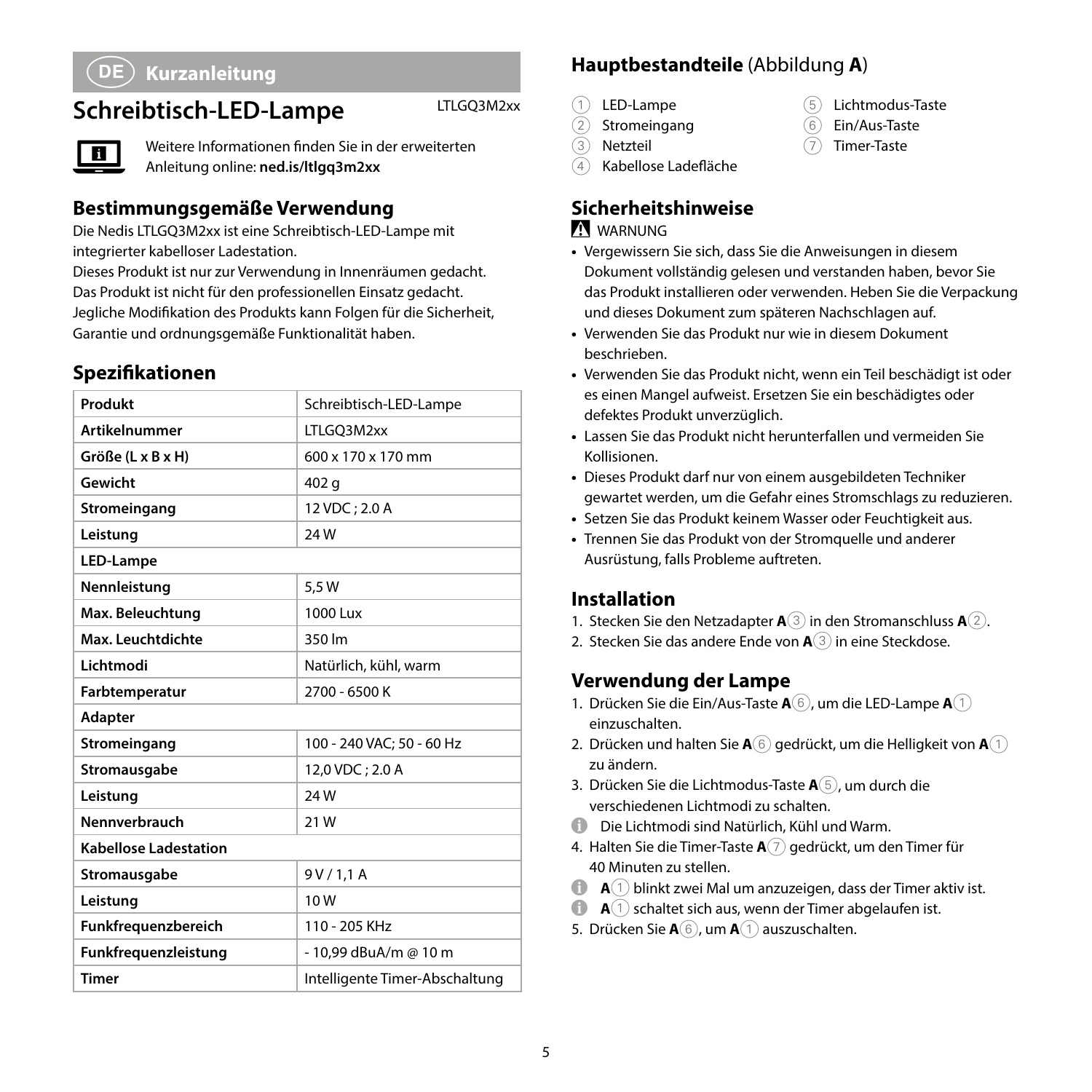#### **Verwendung der kabellosen Ladestation**

- 1. Legen Sie Ihr Gerät mit kabelloser Qi-Ladefunktion auf den kabellosen Ladebereich **A** $\widehat{4}$ .
- 2. Kontrollieren Sie die Ladeanzeige an Ihrem Gerät, um sicherzustellen, dass Ihr Gerät geladen wird.

#### b **Guide de démarrage rapide**

# Lampe LED de bureau LTLGQ3M2xx



Pour plus d'informations, consultez le manuel détaillé en ligne : **ned.is/ltlgq3m2xx**

#### **Utilisation prévue**

La LTLGQ3M2xx Nedis est une lampe LED de bureau avec un chargeur sans fil intégré.

Ce produit est prévu pour un usage intérieur uniquement. Le produit n'est pas destiné à un usage professionnel. Toute modification du produit peut avoir des conséquences sur la sécurité, la garantie et le bon fonctionnement.

#### **Spécifications**

| Produit                     | Lampe LED de bureau            |  |
|-----------------------------|--------------------------------|--|
| Article numéro              | LTLGQ3M2xx                     |  |
| Dimensions (L x I x H)      | $600 \times 170 \times 170$ mm |  |
| Poids                       | 402 g                          |  |
| Alimentation électrique     | 12 VDC; 2.0 A                  |  |
| Puissance                   | 24W                            |  |
| Lampe LED                   |                                |  |
| Puissance nominale          | 5,5 W                          |  |
| Éclairage maxi              | 1000 Lux                       |  |
| Luminance maxi              | 350 lm                         |  |
| Modes d'éclairage           | Naturelle, froide, chaude      |  |
| Température de couleur      | 2700 - 6500 K                  |  |
| Adaptateur                  |                                |  |
| Alimentation électrique     | 100 - 240 VAC; 50 - 60 Hz      |  |
| Puissance de sortie         | 12,0 VDC; 2.0 A                |  |
| Puissance                   | 24W                            |  |
| Puissance absorbée nominale | 21 W                           |  |

| Charge sans fil              |                                    |
|------------------------------|------------------------------------|
| Puissance de sortie          | 9V/1.1A                            |
| Puissance                    | 10W                                |
| Plage de fréquences radio    | 110 - 205 KHz                      |
| Puissance de fréquence radio | - 10,99 dBuA/m à 10 m              |
| Minuterie                    | Arrêt de la minuterie intelligente |

5 Bouton de mode éclairage 6 Bouton d'alimentation 7 Bouton de minuterie

# **Pièces principales** (image **A**)

- 1 Lampe LED
- 2 Alimentation électrique
- 3 Adaptateur secteur
- $(4)$  Zone de charge sans fil

# **Consignes de sécurité**

#### **N** AVERTISSEMENT

- **•** Assurez-vous d'avoir entièrement lu et compris les instructions de ce document avant d'installer ou d'utiliser le produit. Conservez l'emballage et le présent document pour référence ultérieure.
- **•** Utilisez le produit uniquement comme décrit dans le présent document.
- **•** Ne pas utiliser le produit si une pièce est endommagée ou défectueuse. Remplacez immédiatement un produit endommagé ou défectueux.
- **•** Ne pas laisser tomber le produit et éviter de le cogner.
- **•** Ce produit ne peut être réparé que par un technicien qualifié afin de réduire les risques d'électrocution.
- **•** Ne pas exposer le produit à l'eau ou à l'humidité.
- **•** Débranchez le produit de la source d'alimentation et tout autre équipement en cas de problème.

#### **Installation**

- 1. Branchez l'adaptateur d'alimentation **A**3 sur l'entrée d'alimentation  $A(2)$ .
- 2. Branchez l'autre extrémité de **A**3 sur une prise de courant.

#### **Utilisation de la lampe**

- 1. Appuyez sur le bouton d'alimentation **A**6 pour allumer la lampe LED  $A(1)$ .
- 2. Appuyez et maintenez **A**6 pour modifier la luminosité de **A**1.
- 3. Appuyez sur le bouton du mode éclairage **A**5 pour parcourir les différents modes d'éclairage.
- $\bullet$  Les modes d'éclairage sont Naturel, Froid et Chaud.
- 4. Appuyez et maintenez le bouton de la minuterie **A**7 pour régler la minuterie sur 40 minutes.
- $\bullet$  **A**(1) clignote deux fois pour indiquer que la minuterie est active.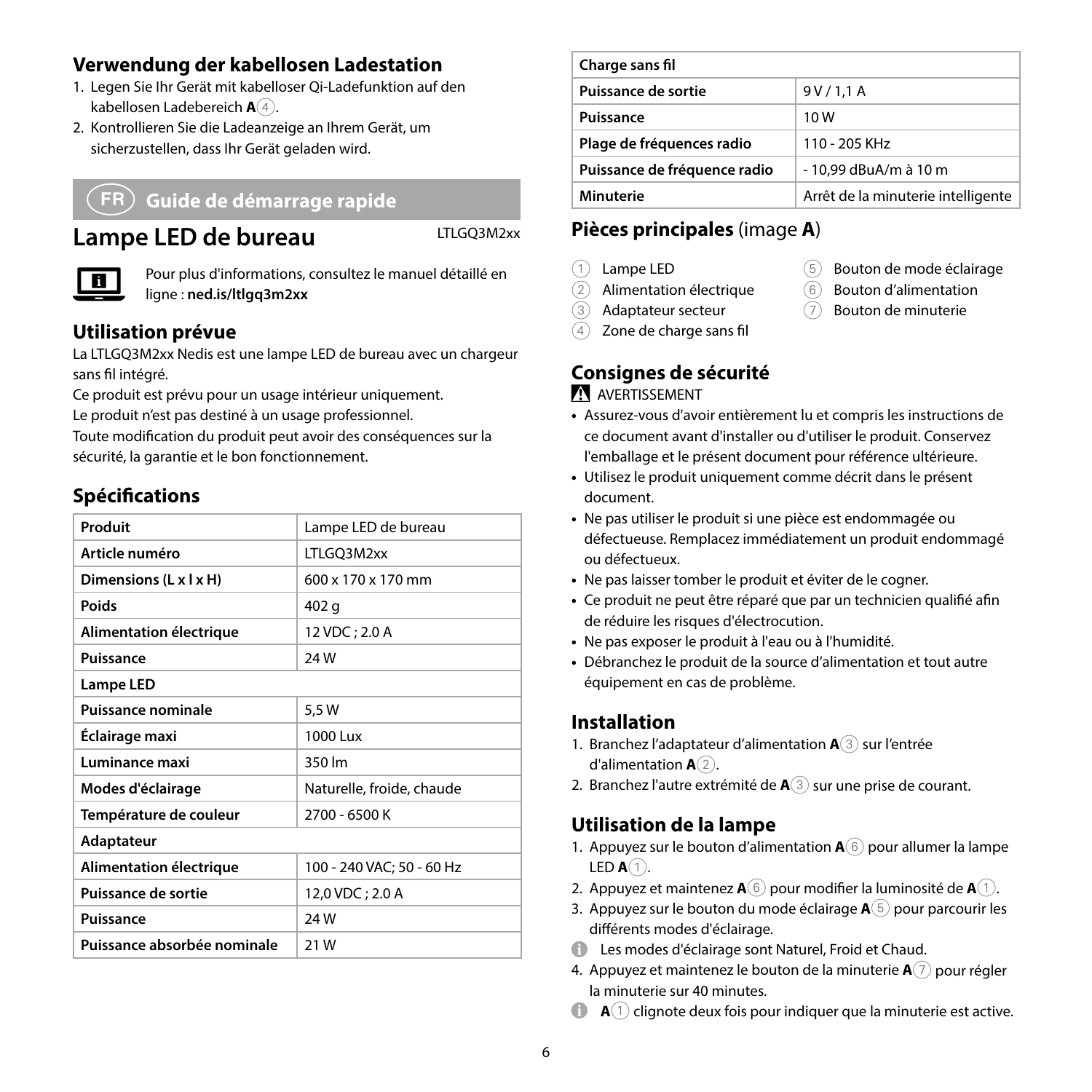- **A** $\cap$  s'éteint une fois la minuterie écoulée.
- 5. Appuyez sur  $\mathbf{A}(6)$  pour éteindre  $\mathbf{A}(1)$ .

#### **Utiliser le chargeur sans fil**

- 1. Placez votre appareil compatible avec la charge sans fil QI sur la zone de charge sans fil  $\mathbf{A}(4)$ .
- 2. Vérifiez l'indication de charge sur votre appareil afin de vous assurer que votre appareil soit en charge.

# d **Snelstartgids**

# **Desktop LED lamp** LTLGQ3M2xx

Zie voor meer informatie de uitgebreide handleiding online: **ned.is/ltlgq3m2xx**

#### **Bedoeld gebruik**

De Nedis LTLGQ3M2xx is een desktop LED lamp met ingebouwde draadloze lader.

Dit product is uitsluitend bedoeld voor gebruik binnenshuis. Het product is niet bedoeld voor professioneel gebruik.

Elke wijziging van het product kan gevolgen hebben voor de veiligheid, garantie en correcte werking.

#### **Specificaties**

| Product                 | Desktop LED lamp          |  |
|-------------------------|---------------------------|--|
| <b>Artikelnummer</b>    | LTLGO3M2xx                |  |
| Afmetingen (1 x b x h)  | 600 x 170 x 170 mm        |  |
| Gewicht                 | 402 g                     |  |
| Stroomingang            | 12 VDC; 2.0 A             |  |
| Vermogen                | 24W                       |  |
| <b>LED lamp</b>         |                           |  |
| Nominaal vermogen       | 5,5W                      |  |
| Max. verlichting        | 1000 Lux                  |  |
| Max, luminantie         | 350 lm                    |  |
| I ichtmodi              | Natuurlijk, koel, warm    |  |
| Kleurtemperatuur        | 2700 - 6500 K             |  |
| Adapter                 |                           |  |
| Stroomingang            | 100 - 240 VAC; 50 - 60 Hz |  |
| Stroomuitgang           | 12,0 VDC; 2.0 A           |  |
| Vermogen                | <b>24W</b>                |  |
| Nominaal stroomverbruik | 21W                       |  |
|                         |                           |  |

| Draadloze lader         |                            |
|-------------------------|----------------------------|
| Stroomuitgang           | 9V/1.1A                    |
| Vermogen                | 10 W                       |
| Radiofrequentiebereik   | 110 - 205 KHz              |
| Radiofrequentievermogen | - 10.99 dBuA/m @ 10 m      |
| Timer                   | Slimme-timer-uitschakeling |

#### **Belangrijkste onderdelen** (afbeelding **A**)

- 1 LED lamp
- 2 Stroomingang
- 3 Stroomadapter
- 5 Lichtmodus-knop 6 Aan/uit-knop
- 7 Timerknop
- 4 Draadloos oplaadgebied

# **Veiligheidsvoorschriften**

#### WAARSCHUWING

- **•** Zorg ervoor dat u de instructies in dit document volledig gelezen en begrepen heeft voordat u het product installeert of gebruikt. Bewaar de verpakking en dit document voor toekomstig gebruik.
- **•** Gebruik het product alleen zoals in dit document beschreven.
- **•** Gebruik het product niet als een onderdeel beschadigd of defect is. Vervang een beschadigd of defect product onmiddellijk.
- **•** Laat het product niet vallen en voorkom stoten.
- **•** Dit product mag voor onderhoud alleen worden geopend door een erkend technicus om het risico op elektrische schokken te verkleinen.
- **•** Stel het product niet bloot aan water of vocht.
- **•** Koppel het product los van de voedingsbron en van andere apparatuur als er zich problemen voordoen.

#### **Installatie**

- 1. Voer de adapter **A**3 in de stroomingang **A**2.
- 2. Steek het andere uiteinde van **A**3 in een stopcontact.

#### **Gebruik van de lamp**

- 1. Druk op de aan/uit knop  $\mathbf{A}(\widehat{\mathbf{6}})$  om de LED lamp  $\mathbf{A}(\widehat{\mathbf{1}})$  in te schakelen.
- 2. Houd  $\mathbf{A}(6)$  ingedrukt om de helderheid van  $\mathbf{A}(1)$  te veranderen.
- 3. Druk op de lichtmodus-knop **A**5 om de verschillende lichtmodi te selecteren.
- 4 De lichtmodi zijn: natuurlijk, koel en warm.
- 4. Houd de timerknop **A**7 ingedrukt om een timer in te stellen voor 40 minuten.
- $\bullet$  **A**(1) knippert twee keer om aan te geven dat de timer actief is.
- **A** $(1)$  schakelt uit na het aflopen van de timer.
- 5. Druk op  $A(6)$  om  $A(1)$  uit te schakelen.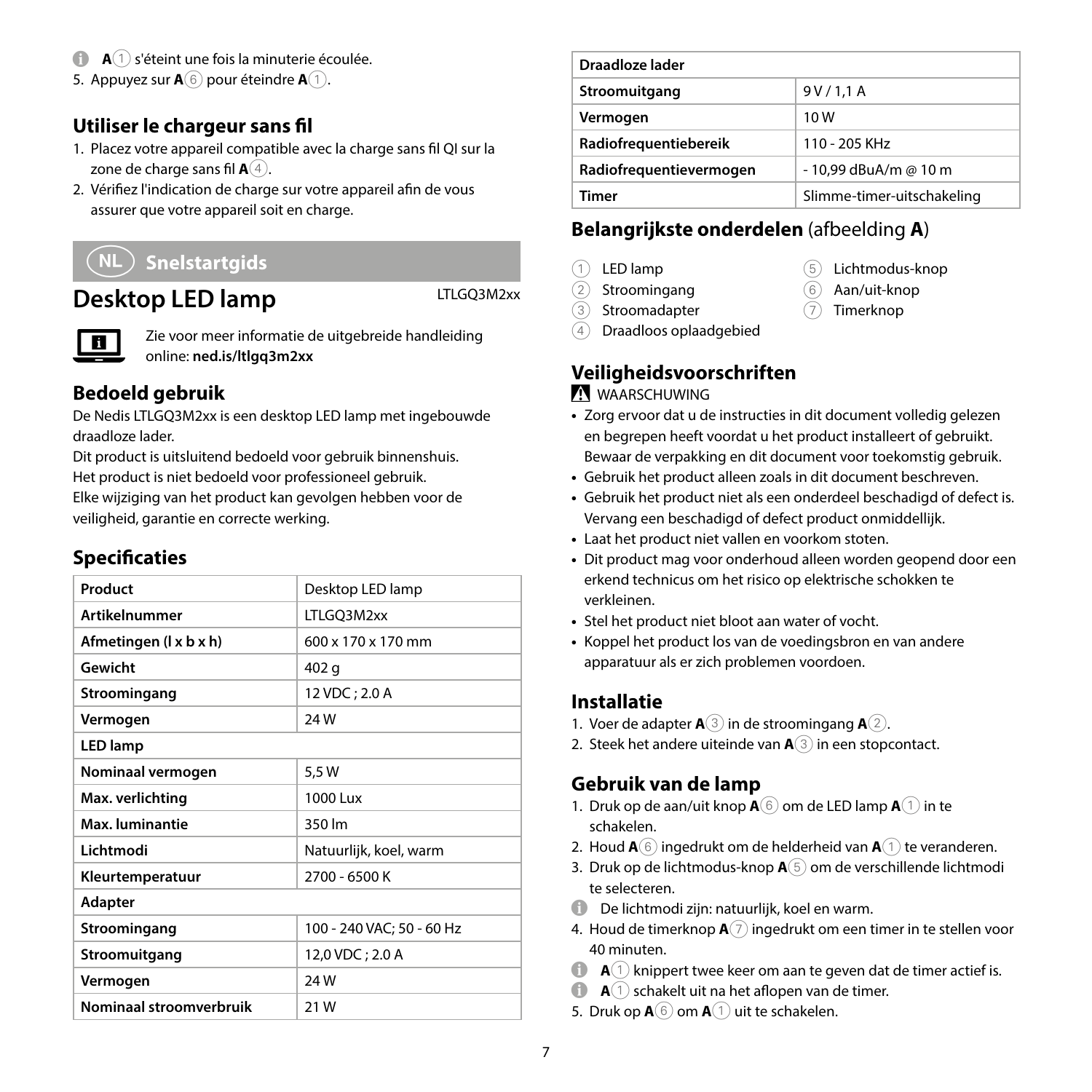#### **Gebruik van de draadloze lader**

- 1. Plaats uw QI-apparaat voor draadloos opladen op het draadloos oplaadgebied **A**<sup>4</sup>.
- 2. Controleer de oplaadindicator op uw apparaat om er zeker van te zijn dat uw apparaat wordt opgeladen.

# j **Guida rapida all'avvio**

# **Lampada LED da scrivania**

LTLGQ3M2xx



Per maggiori informazioni vedere il manuale esteso online: **ned.is/ltlgq3m2xx**

#### **Uso previsto**

Il Nedis LTLGQ3M2xx è una lampada LED da scrivania con caricatore wireless integrato.

Questo prodotto è inteso solo per utilizzo in interni.

Il prodotto non è inteso per utilizzi professionali.

Eventuali modifiche al prodotto possono comportare conseguenze per la sicurezza, la garanzia e il corretto funzionamento.

# **Specifiche**

| Prodotto                  | Lampada LED da scrivania       |
|---------------------------|--------------------------------|
| Numero articolo           | LTLGQ3M2xx                     |
| Dimensioni (p x l x a)    | $600 \times 170 \times 170$ mm |
| Peso                      | 402 g                          |
| Ingresso di alimentazione | 12 VDC; 2.0 A                  |
| Potenza                   | 24W                            |
| Lampada LED               |                                |
| Potenza nominale          | 5,5 W                          |
| Illuminazione max.        | 1000 Lux                       |
| Luminanza max.            | 350 lm                         |
| Modalità luminose         | Naturale, fredda, calda        |
| Temperatura colore        | 2700 - 6500 K                  |
| <b>Adattatore</b>         |                                |
| Ingresso di alimentazione | 100 - 240 VAC; 50 - 60 Hz      |
| Erogazione di corrente    | 12,0 VDC; 2.0 A                |
| Potenza                   | 24W                            |
| Potenza nominale          | 21W                            |
|                           |                                |

| <b>Caricatore wireless</b>    |                                       |
|-------------------------------|---------------------------------------|
| Erogazione di corrente        | 9V/1.1A                               |
| Potenza                       | 10W                                   |
| Intervallo di frequenza radio | 110 - 205 KHz                         |
| Potenza di frequenza radio    | - 10.99 dBuA/m @ 10 m                 |
| Timer                         | Spegnimento con timer<br>intelligente |

5 Pulsante modalità luminosa 6 Pulsante di accensione 7 Pulsante del timer

# **Parti principali** (immagine **A**)

- 1 Lampada LED
- 2 Ingresso di alimentazione
- 3 Adattatore di alimentazione
- 4 Area di ricarica wireless

#### **Istruzioni di sicurezza ATTENZIONE**

- **•** Assicurarsi di aver letto e compreso pienamente le istruzioni presenti nel documento prima di installare o utilizzare il prodotto. Conservare la confezione e il presente documento per farvi riferimento in futuro.
- **•** Utilizzare il prodotto solo come descritto nel presente documento.
- **•** Non utilizzare il prodotto se una parte è danneggiata o difettosa. Sostituire immediatamente un prodotto danneggiato o difettoso.
- **•** Non far cadere il prodotto ed evitare impatti.
- **•** Il prodotto può essere riparato e sottoposto a manutenzione esclusivamente da un tecnico qualificato per ridurre il rischio di scosse elettriche.
- **•** Non esporre il prodotto all'acqua o all'umidità.
- **•** Scollegare il prodotto dalla sorgente elettrica e da altre apparecchiature se si verificano problemi.

#### **Installazione**

- 1. Collegare l'adattatore di alimentazione **A**3 nell'ingresso di potenza  $A(2)$ .
- 2. Collegare l'altra estremità di **A**3 a una presa elettrica.

#### **Come usare la lampada**

- 1. Premere il pulsante di accensione **A**6 per accendere la lampada LED **A**1.
- 2. Tenere premuto  $\mathbf{A}(\widehat{\mathbf{6}})$  per modificare la luminosità di  $\mathbf{A}(\widehat{\mathbf{1}})$ .
- 3. Premere il pulsante della modalità luminosa **A**5 per scorrere tra le varie modalità luminose.
- $\bigoplus$  Le modalità sono Naturale, Fredda e Calda.
- 4. Tenere premuto il pulsante del timer **A**7 per impostare un timer di 40 minuti.
- **A** $(1)$  lampeggerà due volte a indicare che il timer è attivo.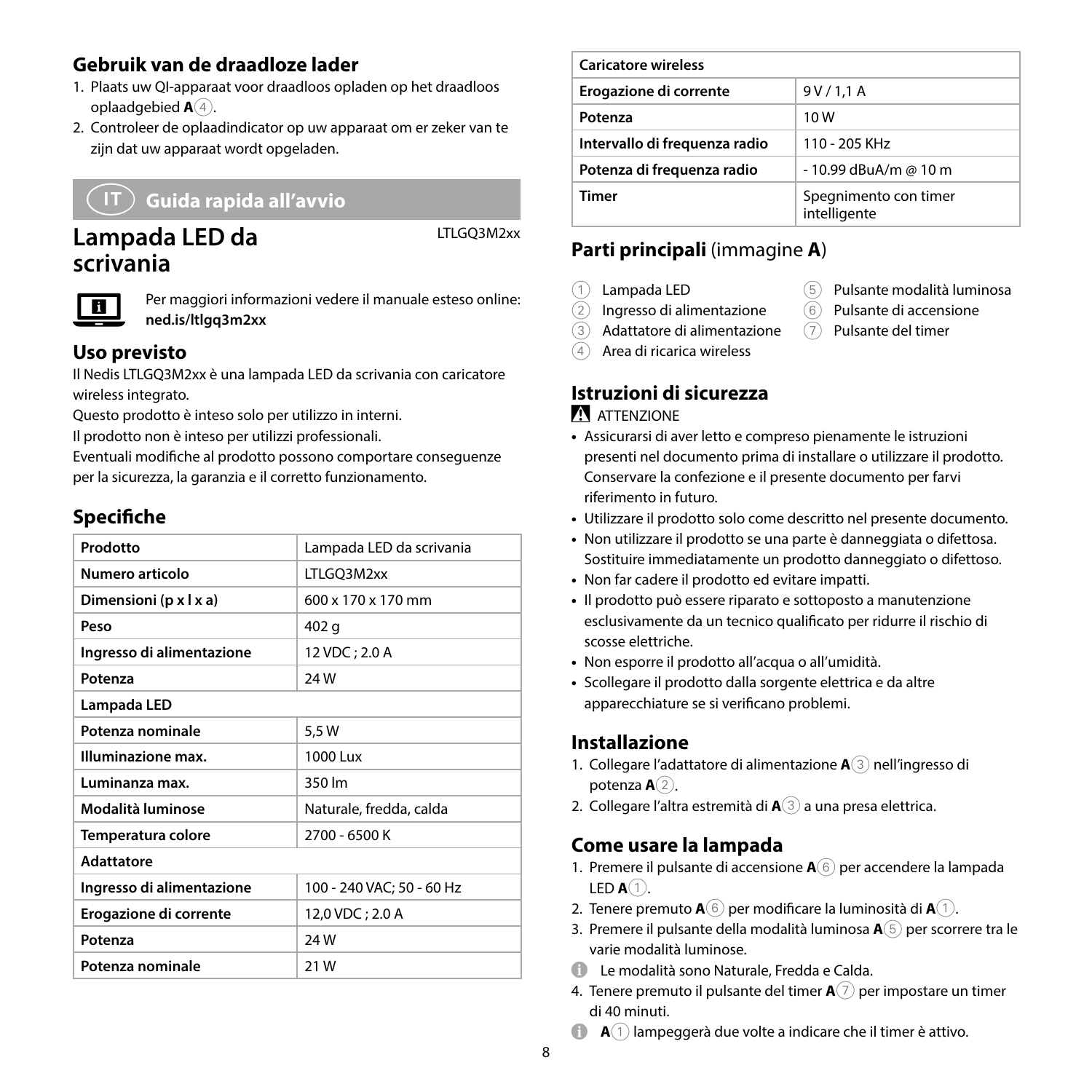- **A** $\widehat{1}$  si spegne trascorso il tempo impostato nel timer.
- 5. Premere **A**<sup>6</sup> per spegnere **A**<sup>1</sup>.

#### **Come usare il caricatore wireless**

- 1. Posizionare il dispositivo abilitato alla ricarica wireless QI sull'area di ricarica **A**4.
- 2. Controllare l'indicatore di ricarica sul dispositivo per assicurarsi che il dispositivo si stia ricaricando.

# h **Guía de inicio rápido**

# **Lámpara LED de escritorio**

LTLGQ3M2xx



Para más información, consulte el manual ampliado en línea: **ned.is/ltlgq3m2xx**

#### **Uso previsto por el fabricante**

Nedis LTLGQ3M2xx es una lámpara LED de escritorio con un cargador inalámbrico integrado.

Este producto está diseñado únicamente para uso en interiores.

El producto no está diseñado para un uso profesional.

Cualquier modificación del producto puede tener consecuencias para la seguridad, la garantía y el funcionamiento adecuado.

#### **Especificaciones**

| Producto                    | Lámpara LED de escritorio |
|-----------------------------|---------------------------|
| Número de artículo          | LTLGO3M2xx                |
| Dimensiones (L x An x Al)   | 600 x 170 x 170 mm        |
| Peso                        | 402 g                     |
| Potencia de entrada         | 12 VDC; 2.0 A             |
| Potencia                    | 24W                       |
| Lámpara LED                 |                           |
| Potencia nominal            | 5,5 W                     |
| Iluminación máx.            | 1000 Lux                  |
| Luminancia máx.             | 350 lm                    |
| Modos de luz                | Natural, fría, cálida     |
| Temperatura del color       | 2700 - 6500 K             |
| Adaptador                   |                           |
| Potencia de entrada         | 100 - 240 VAC; 50 - 60 Hz |
| Salida de potencia          | 12,0 VDC; 2.0 A           |
| Potencia                    | 24W                       |
| Potencia nominal de consumo | 21 W                      |

| Cargador inalámbrico        |                                         |
|-----------------------------|-----------------------------------------|
| Salida de potencia          | 9V/1.1A                                 |
| Potencia                    | 10 W                                    |
| Rango de radiofrecuencia    | 110 - 205 KHz                           |
| Potencia de radiofrecuencia | - 10.99 dBuA/m @ 10 m                   |
| Temporizador                | Apagado con temporizador<br>inteligente |

#### **Partes principales** (imagen **A**)

- 1 Lámpara LED
- 2 Potencia de entrada
- 3 Adaptador de corriente 4 Área de carga inalámbrica
- 5 Botón de modo de luz
- 6 Botón de encendido
- 7 Botón del temporizador
- **Instrucciones de seguridad ADVERTENCIA**
- **•** Asegúrese de que ha leído y entendido completamente las instrucciones en este documento antes de instalar o utilizar el producto. Guarde el embalaje y este documento para futuras consultas.
- **•** Utilice el producto únicamente tal como se describe en este documento.
- **•** No use el producto si alguna pieza está dañada o presenta defectos. Sustituya inmediatamente un producto si presenta daños o está defectuoso.
- **•** No deje caer el producto y evite que sufra golpes.
- **•** Este producto solo puede recibir servicio de un técnico cualificado para su mantenimiento para así reducir el riesgo de descargas eléctricas.
- **•** No exponga el producto al agua o a la humedad.
- **•** Desconecte el producto de la fuente de corriente y de otros equipos si surgen problemas.

#### **Instalación**

- 1. Enchufe el adaptador de corriente **A**3 en la entrada de alimentación **A**<sup>(2)</sup>.
- 2. Enchufe el otro extremo de **A**3 a una toma de corriente.

#### **Cómo usar la lámpara**

- 1. Pulse el botón de encendido **A**6 para encender la lámpara LED  $A(1)$ .
- 2. Mantenga pulsado **A**6 para cambiar el brillo de **A**1.
- 3. Pulse el botón de modo de luz **A**5 para pasar por los diferentes modos de luz.
- 4 Los modos de luz son natural, fría y cálida.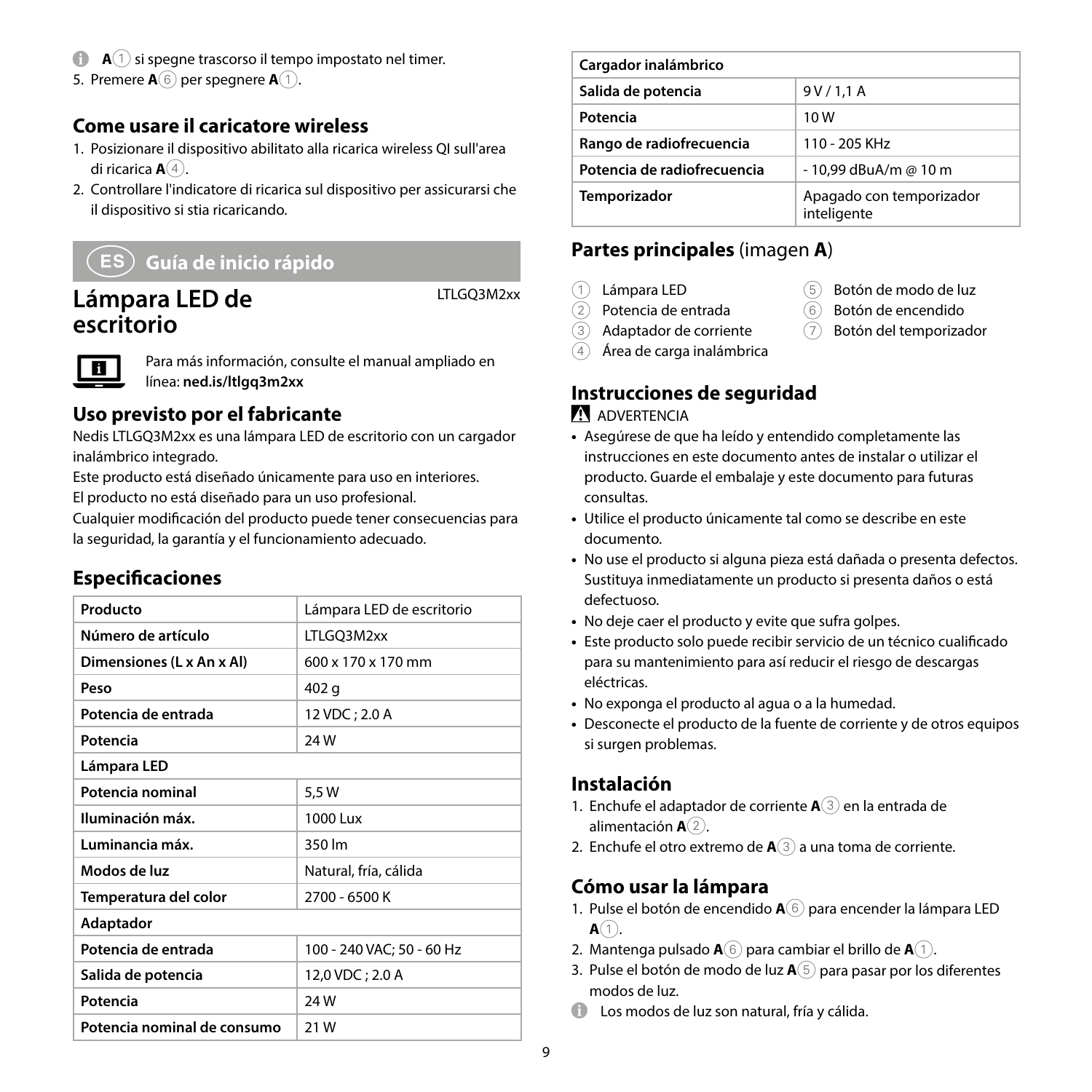- 4. Mantenga pulsado el botón del temporizador **A**7 para ajustar un temporizador para 40 minutos.
- 4 **<sup>A</sup>**1 parpadea dos veces para indicar que el temporizador está activo.
- **A**(1) se apaga después de que el temporizador finaliza.
- 5. Pulse **A**6 para apagar **A**1.

#### **Cómo utilizar el cargador inalámbrico**

- 1. Coloque su dispositivo habilitado para carga inalámbrica QI sobre el área de carga inalámbrica **A**4.
- 2. Compruebe la indicación de carga de su dispositivo para asegurarse de que se está cargando.

# i **Guia de iniciação rápida**

# **Lâmpada LED de secretária**

LTLGQ3M2xx



Para mais informações, consulte a versão alargada do manual on-line: **ned.is/ltlgq3m2xx**

#### **Utilização prevista**

A LTLGQ3M2xx da Nedis é uma lâmpada LED de secretária com um carregador sem fios integrado.

Este produto destina-se apenas a utilização interior.

O produto não se destina a utilização profissional.

Qualquer alteração do produto pode ter consequências em termos de segurança, garantia e funcionamento adequado.

#### **Especificações**

| Produto                | Lâmpada LED de secretária |  |
|------------------------|---------------------------|--|
|                        |                           |  |
| Número de artigo       | LTLGO3M2xx                |  |
| Dimensões (c x l x a)  | 600 x 170 x 170 mm        |  |
| Peso                   | 402 g                     |  |
| Entrada de alimentação | 12 VDC; 2.0 A             |  |
| Potência               | 24 W                      |  |
| Lâmpada LED            |                           |  |
| Potência nominal       | 5.5 W                     |  |
| Iluminação máx.        | 1000 Lux                  |  |
| Luminância máx.        | 350 lm                    |  |
| Modos de luz           | Natural, frio, quente     |  |
| Temperatura de cor     | 2700 - 6500 K             |  |

| Adaptador                   |                                              |  |
|-----------------------------|----------------------------------------------|--|
| Entrada de alimentação      | 100 - 240 VAC: 50 - 60 Hz                    |  |
| Saída de potência           | 12,0 VDC; 2.0 A                              |  |
| Potência                    | 24W                                          |  |
| Potência de consumo nominal | 21 W                                         |  |
| Carregador sem fios         |                                              |  |
| Saída de potência           | 9V/1.1A                                      |  |
| Potência                    | 10W                                          |  |
| Gama de radiofreguência     | 110 - 205 KHz                                |  |
| Potência de radiofrequência | - 10.99 dBuA/m @ 10 m                        |  |
| <b>Temporizador</b>         | Encerramento por temporizador<br>inteligente |  |

# **Peças principais** (imagem **A**)

- 1 Lâmpada LED
- $\overline{2}$  Entrada de alimentação
- 3 Adaptador de corrente
- 4 Zona de carregamento sem fios
- 5 Botão de modo de luz
- $\widehat{6}$  Botão de ligar/desligar
- 7 Botão temporizador
- 

# **Instruções de segurança**

#### AVISO

- **•** Certifique-se de que leu e compreendeu as instruções deste documento na íntegra antes de instalar ou utilizar o produto. Guarde a embalagem e este documento para referência futura.
- **•** Utilize o produto apenas conforme descrito neste documento.
- **•** Não utilize o produto caso uma peça esteja danificada ou defeituosa. Substitua imediatamente um produto danificado ou defeituoso.
- **•** Não deixe cair o produto e evite impactos.
- **•** Este produto pode ser reparado apenas por um técnico qualificado para manutenção a fim de reduzir o risco de choque elétrico.
- **•** Não exponha o produto à água ou humidade.
- **•** Em caso de problema, desligue o produto da fonte de alimentação bem como outros equipamentos.

#### **Instalação**

- 1. Ligue o adaptador de alimentação **A**3 na entrada da fonte de alimentação **A**<sup>2</sup>.
- 2. Ligue a outra extremidade de **A**3 a uma tomada elétrica.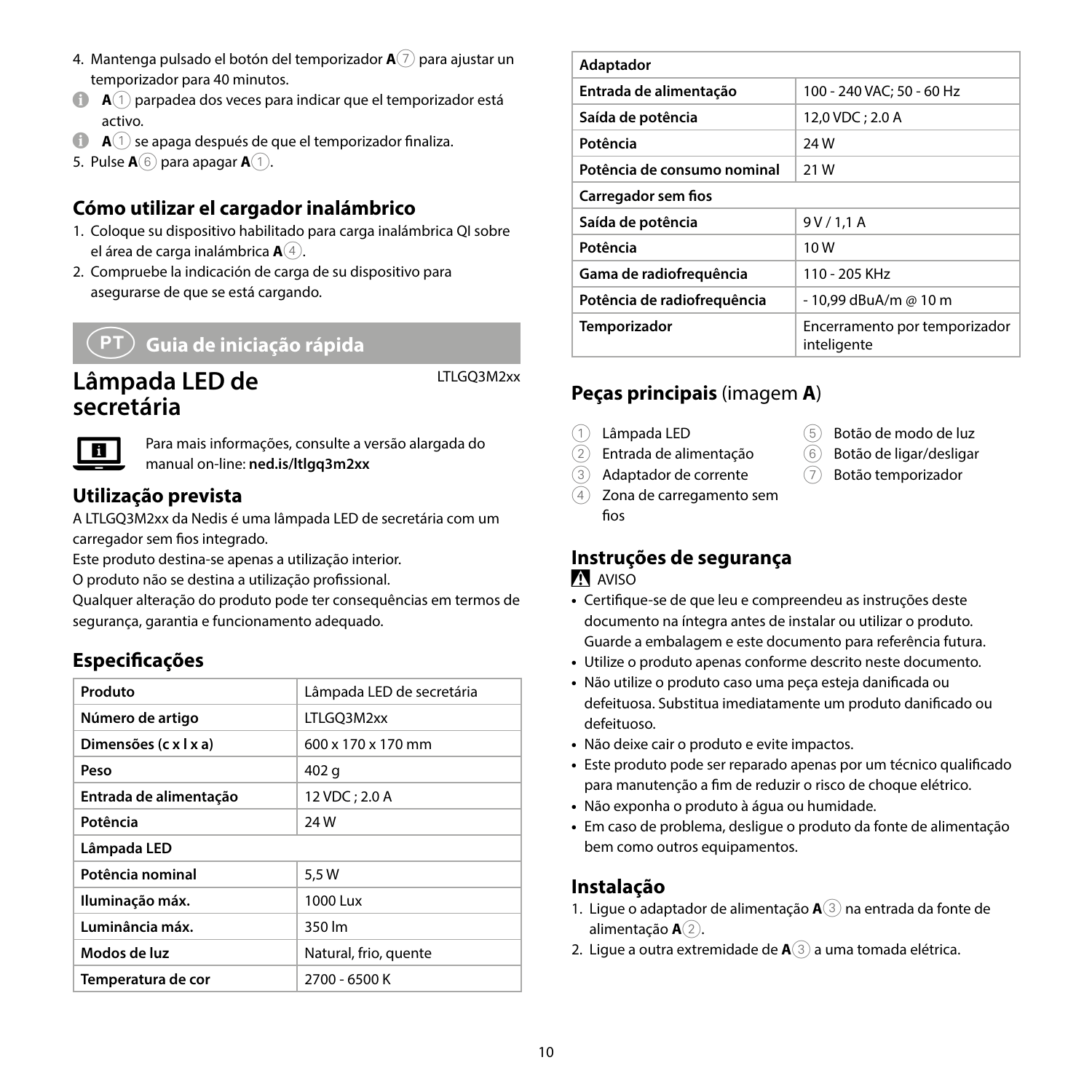#### **Utilização da lâmpada**

- 1. Prima o botão de ligar/desligar **A**6 para ligar a lâmpada LED **A**1.
- 2. Pressione e mantenha **A**6 para alterar o brilho do **A**1.
- 3. Prima o botão de modo de luz **A**5 para percorrer os vários modos de luz.
- 4 Os modos de luz são Natural, Cool (Frio) e Warm (Quente).
- 4. Prima e mantenha o botão do temporizador **A**7 para definir um temporizador durante 40 minutos.
- **A** $\cap$  **A** $\cap$  pisca duas vezes para indicar que o temporizador está ativo.
- **A** $\bigcap$  **A** $\bigcap$  desliga-se depois de o temporizador terminar.
- 5. Prima **A**6 para desligar **A**1.

#### **Utilização do carregador sem fios**

- 1. Coloque o seu dispositivo de carregamento sem fios QI ativado na zona de carregamento sem fios **A**4.
- 2. Verifique a indicação de carga no seu dispositivo para se certificar de que está a carregar.

# e **Snabbstartsguide**

# LED-lampa för skrivbord LTLGQ3M2xx

För ytterligare information, se den utökade manualen online: **ned.is/ltlgq3m2xx**

#### **Avsedd användning**

Nedis LTLGQ3M2xx är en LED-lampa för skrivbord med en inbyggd sladdlös laddare.

Denna produkt är endast avsedd för användning inomhus. Produkten är inte avsedd för yrkesmässig användning.

Modifiering av produkten kan medföra konsekvenser för säkerhet, garanti och korrekt funktion.

#### **Specifikationer**

| Produkt                 | LED-lampa för skrivbord        |
|-------------------------|--------------------------------|
| <b>Artikelnummer</b>    | LTLGO3M2xx                     |
| Dimensioner (I x b x h) | $600 \times 170 \times 170$ mm |
| Vikt                    | 402 g                          |
| Kraftingång             | 12 VDC; 2.0 A                  |
| <b>Effekt</b>           | 24W                            |
| LED-lampa               |                                |
| Märkeffekt              | 5.5 W                          |
| Max. ljusstyrka         | 1000 Lux                       |
| Max. luminans           | 350 lm                         |

| Belysningslägen            | Naturlig, kall, varm      |  |
|----------------------------|---------------------------|--|
| Färgtemperatur             | 2700 - 6500 K             |  |
| Adapter                    |                           |  |
| Kraftingång                | 100 - 240 VAC; 50 - 60 Hz |  |
| Eluttag                    | 12,0 VDC; 2.0 A           |  |
| <b>Effekt</b>              | 24W                       |  |
| Nominell strömförbrukning  | 21 W                      |  |
| Trådlös laddare            |                           |  |
| Eluttag                    | 9V/1.1A                   |  |
| <b>Effekt</b>              | 10W                       |  |
| Radiofrekvensområde        | 110-205 kHz               |  |
| <b>Radiofrekvenseffekt</b> | - 10.99 dBuA/m vid 10 m   |  |
| <b>Timer</b>               | Smart timeravstängning    |  |

#### **Huvuddelar** (bild **A**)

- 1 LED-lampa
- 2 Kraftingång
- 3 Nätadapter
- 4 Trådlöst laddningsområde

#### **Säkerhetsanvisningar**

#### **N** VARNING

- **•** Säkerställ att du har läst och förstått alla instruktioner i detta dokument innan du installerar och använder produkten. Behåll förpackningen och detta dokument som framtida referens.
- **•** Använd produkten endast enligt anvisningarna i detta dokument.
- **•** Använd inte produkten om en del är skadad eller defekt. Byt omedelbart ut en skadad eller defekt produkt.
- **•** Tappa inte produkten och skydda den mot slag.
- **•** Denna produkt får, för att minska risken för elchock, endast servas av en kvalificerad underhållstekniker.
- **•** Exponera inte produkten till vatten eller fukt.
- **•** Koppla bort produkten från kraftkällan och annan utrustning i händelse av problem.

#### **Installation**

- 1. Anslut kraftadaptern **A**3 till kraftintaget **A**2.
- 2. Anslut **A**3 andra ände till ett eluttag.

#### **Använda lampan**

- 1. Tryck ned strömbrytaren **A**6 för att tända LED-lampan **A**1.
- 2. Tryck på och håll **A**6 intryckt för att ändra **A**1 ljusstyrka.
- 5 Ljuslägesknapp
- 6 Kraftknapp
- 
- 
- 7 Timer-knapp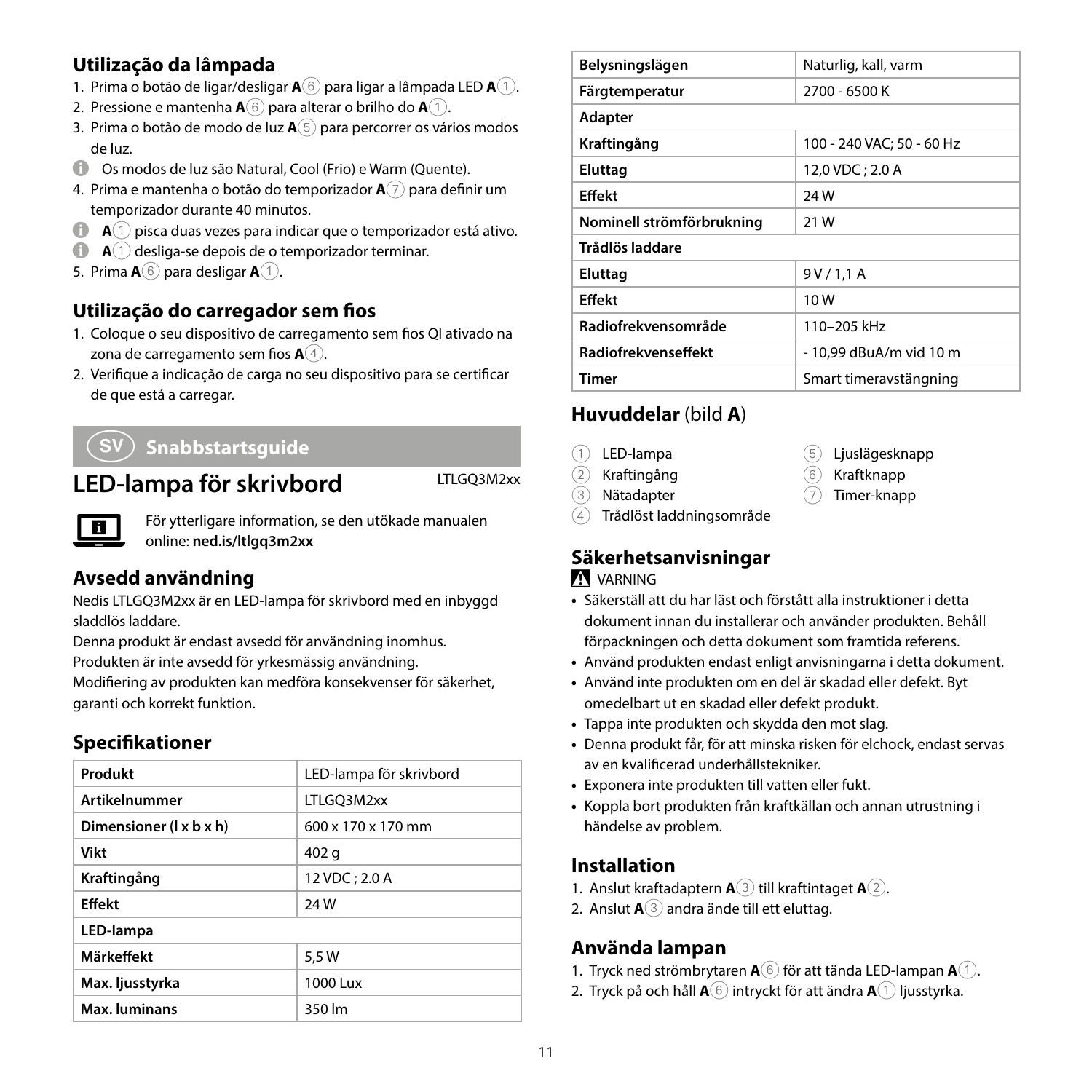- 3. Tryck på knappen för ljusläge **A**5 för att cirkulera genom olika liuslägen.
- 4 Ljuslägen: naturligt, kallt och varmt.
- 4. Tryck på och håll ned timerknappen **A**7 för att ställa in timern på 40 minuter.
- **A** $\bigcirc$  **A** $\bigcirc$  blinkar två gånger för att indikera att timern är aktiv.
- **A A** 1 stängs av efter timertiden tar slut.
- 5. Tryck på **A**6 för att stänga av **A**1.

#### **Använda den trådlösa laddaren**

- 1. Placera din smarta trådlösa laddningsbara enhet på det trådlösa laddningsområdet **A**<sup>4</sup>.
- 2. Kontrollera laddningsindikatorn på din enhet för att säkerställa att enheten laddas.

# g **Pika-aloitusopas**

# **LED-pöytälamppu** LTLGQ3M2xx



Katso tarkemmat tiedot käyttöoppaan laajemmasta verkkoversiosta: **ned.is/ltlgq3m2xx**

#### **Käyttötarkoitus**

Nedis LTLGQ3M2xx on LED-pöytälamppu, jossa on sisäänrakennettu langaton laturi.

Tämä tuote on tarkoitettu vain sisäkäyttöön.

Tuotetta ei ole tarkoitettu ammattikäyttöön.

Tuotteen muutokset voivat vaikuttaa turvallisuuteen, takuuseen ja asianmukaiseen toimintaan.

#### **Tekniset tiedot**

| Tuote                         | LED-pöytälamppu              |  |
|-------------------------------|------------------------------|--|
| <b>Tuotenro</b>               | LTLGO3M2xx                   |  |
| Mitat $(p \times l \times k)$ | 600 x 170 x 170 mm           |  |
| Paino                         | 402 g                        |  |
| Ottoteho                      | 12 VDC; 2.0 A                |  |
| Teho                          | 24W                          |  |
| LED-lamppu                    |                              |  |
| Nimellisteho                  | 5.5 W                        |  |
| Maksimivaloteho               | 1000 Lux                     |  |
| Maksimiluminanssi             | 350 lm                       |  |
| Valotilat                     | Luonnollinen, viileä, lämmin |  |
| Värilämpötila                 | 2700 - 6500 K                |  |

| Verkkovirta-adapteri |                           |  |
|----------------------|---------------------------|--|
| Ottoteho             | 100 - 240 VAC; 50 - 60 Hz |  |
| Antoteho             | 12,0 VDC; 2.0 A           |  |
| Teho                 | <b>24W</b>                |  |
| Nimellistehonkulutus | 21 W                      |  |
| Langaton laturi      |                           |  |
| Antoteho             | 9V/1,1A                   |  |
| Teho                 | 10W                       |  |
| Radiotaajuusalue     | 110-205 KHz               |  |
| Radiotaajuusteho     | - 10.99 dBuA/m @ 10 m     |  |
| Ajastin              | Älyajastimen sammuminen   |  |

#### **Tärkeimmät osat** (kuva **A**)

- 1 LED-lamppu
- 2 Ottoteho
- $\overline{3}$  Virtasovitin
- 5 Valotilapainike
- 6 Virtapainike
- $\overline{7}$  Ajastin-painike
- 4 Langaton latausalue

# **Turvallisuusohjeet**

#### **N** VAROITUS

- **•** Huolehdi siitä, että olet lukenut ja ymmärtänyt tämän asiakirjan sisältämät ohjeet kokonaan ennen kuin asennat tuotteen tai käytät sitä. Säilytä pakkaus ja tämä asiakirja tulevaa tarvetta varten.
- **•** Käytä tuotetta vain tässä asiakirjassa kuvatun mukaisesti.
- **•** Älä käytä tuotetta, jos jokin sen osa on vaurioitunut tai viallinen. Vaihda vahingoittunut tai viallinen tuote välittömästi.
- **•** Varo pudottamasta ja tönäisemästä tuotetta.
- **•** Tämän tuotteen saa huoltaa vain pätevä teknikko sähköiskun vaaran vähentämiseksi.
- **•** Älä altista tuotetta vedelle tai kosteudelle.
- **•** Irrota tuote virtalähteestä ja muista laitteista, jos ongelmia ilmenee.

#### **Asennus**

- 1. Liitä virtasovitin **A**3 virtatuloon **A**2.
- 2. Liitä johdon **A**3 toinen pää pistorasiaan.

#### **Lampun käyttäminen**

- 1. Sytytä LED-lamppu **A**1 painamalla virtapainiketta **A**6.
- 2. Paina painiketta **A**6 muuttaaksesi LED-valaisimen **A**1 kirkkautta.
- 3. Selaa valotiloja painamalla valotilapainiketta **A**5.
- 4 Valotilat ovat luonnollinen, viileä ja lämmin.
- 4. Aseta 40 minuutin ajastin painamalla ajastinpainiketta **A**7.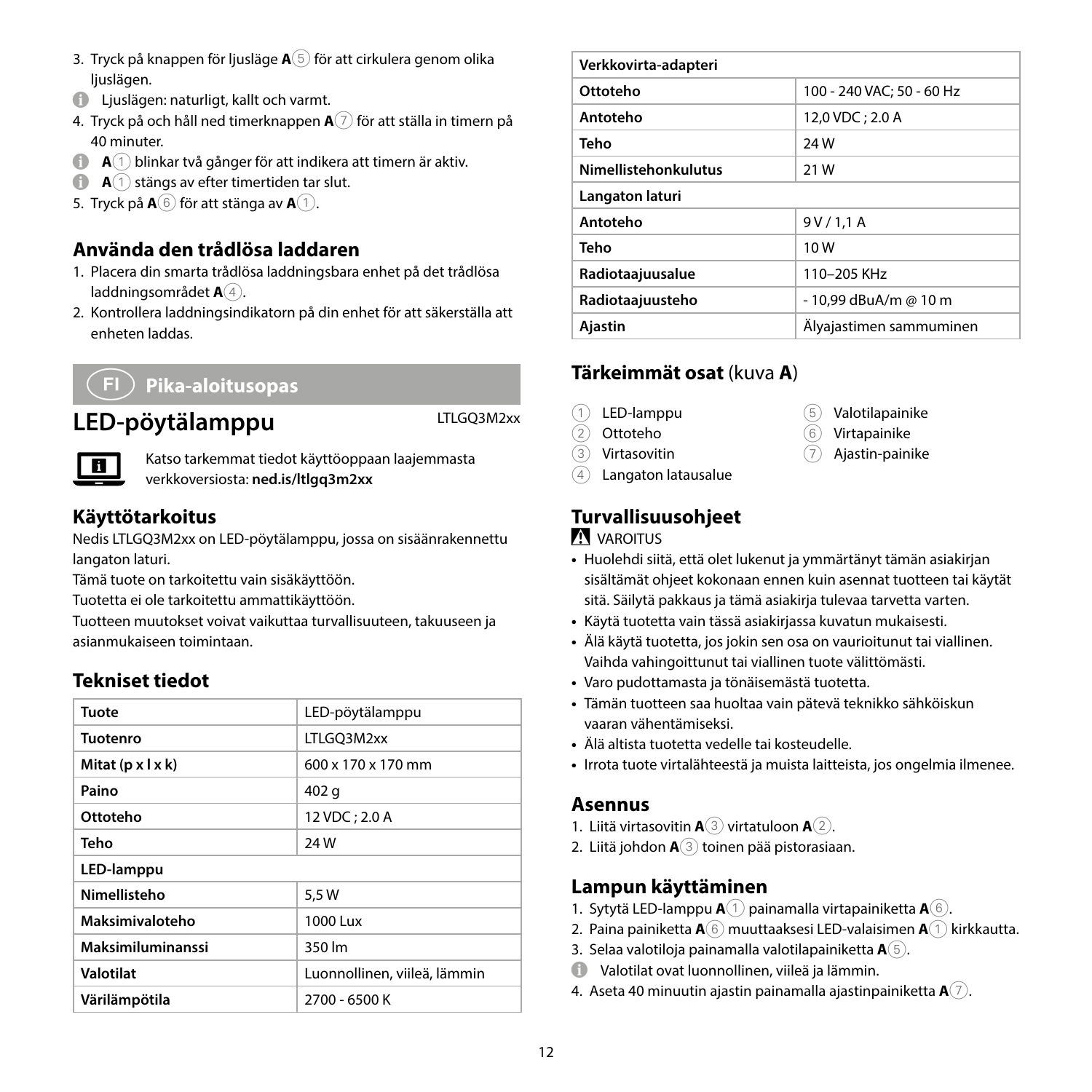- 4 LED-lamppu **A**1 vilkkuu kaksi kertaa sen merkiksi, että ajastin on aktiivinen.
- $\bigoplus$  LED-lamppu  $\mathbf{A}^{(1)}$  sammuu, kun ajastin on kulunut loppuun.
- 5. Sammuta LED-lamppu **A**1 painamalla virtapainiketta **A**6.

#### **Langattoman laturin käyttäminen**

- 1. Aseta langatonta QI-latausta tukeva laite langattomalle latausalueelle **A**<sup>4</sup>.
- 2. Tarkista latauksen merkkivalo laitteestasi varmistaaksesi, että laite lataa.

# f **Hurtigguide**

# LED-skrivebordslampe LTLGQ3M2xx



For mer informasjon, se den fullstendige bruksanvisningen på nett: **ned.is/ltlgq3m2xx**

# **Tiltenkt bruk**

Nedis LTLGQ3M2xx er en LED-skrivebordslampe med innebygd, trådløs lader.

Dette produktet er kun tiltenkt innendørs bruk.

Produktet er ikke tiltenkt profesjonell bruk.

Eventuelle modifikasjoner av produktet kan ha konsekvenser for sikkerhet, garanti og funksjon.

# **Spesifikasjoner**

| LED-skrivebordslampe           |  |  |
|--------------------------------|--|--|
| LTLGQ3M2xx                     |  |  |
| $600 \times 170 \times 170$ mm |  |  |
| 402 g                          |  |  |
| 12 VDC: 2.0 A                  |  |  |
| 24W                            |  |  |
| LED-lampe                      |  |  |
| 5.5 W                          |  |  |
| 1000 Lux                       |  |  |
| 350 lm                         |  |  |
| Naturlig, kald, varm           |  |  |
| 2700 - 6500 K                  |  |  |
| Adapter                        |  |  |
| 100 - 240 VAC; 50 - 60 Hz      |  |  |
| 12.0 VDC: 2.0 A                |  |  |
|                                |  |  |

| <b>Effekt</b>           | <b>24W</b>            |
|-------------------------|-----------------------|
| Nominell forbrukseffekt | 21 W                  |
| Trådløs lader           |                       |
| <b>Strømeffekt</b>      | 9V/1,1A               |
| <b>Effekt</b>           | 10W                   |
| Radiofrekvensområde     | 110 - 205 KHz         |
| Radiofrekvenseffekt     | - 10.99 dBuA/m @ 10 m |
| <b>Tidtaker</b>         | Smarttimer-stanser    |
|                         |                       |

# **Hoveddeler** (bilde **A**)

- 1 LED-lampe
- 2 Strøminngang
- 3 Strømadapter
- 4 Trådløst ladeområde

# **Sikkerhetsinstruksjoner**

#### **ADVARSEL**

- **•** Sørg for at du har lest og forstått instruksjonene i dette dokumentet før du installerer eller bruker produktet. Ta vare på emballasjen og dette dokumentet for fremtidig referanse.
- **•** Produktet skal kun brukes som beskrevet i dette dokumentet.
- **•** Ikke bruk produktet hvis det er skadet eller defekt. Bytt ut et skadet eller defekt produkt med det samme.
- **•** Ikke mist produktet, og forhindre at det slås borti andre gjenstander.
- **•** Dette produktet skal kun håndteres av en kvalifisert tekniker for vedlikehold for å redusere risikoen for elektrisk støt.
- **•** Ikke utsett produktet for vann eller fuktighet.
- **•** Hvis det oppstår problemer, skal du koble produktet fra strømkilden og eventuelt annet utstyr.

#### **Installasjon**

- 1. Sett strømadapteren **A**3 inn i strøminngangen **A**2.
- 2. Plugg den andre enden av **A**3 inn i et strømuttak.

#### **Bruk av lampen**

- 1. Trykk på på/av-knappen **A**6 for å slå på LED-lampen **A**1.
- 2. Trykk og hold inne  $\mathbf{A}(\widehat{\mathbf{6}})$  for å endre lysstyrken på  $\mathbf{A}(\widehat{\mathbf{1}})$ .
- 3. Trykk på lysmodus-knappen **A**5 for å veksle mellom ulike lysmoduser.
- 4 De tilgjengelige lysmodusene er: naturlig, kald og varm.
- 4. Trykk på og hold inne timerknappen **A**7 for å stille inn timeren på 40 minutter.
- 5 Lysmodus-knapp
- 6 På/av-knapp
- 7 Tidtakerknapp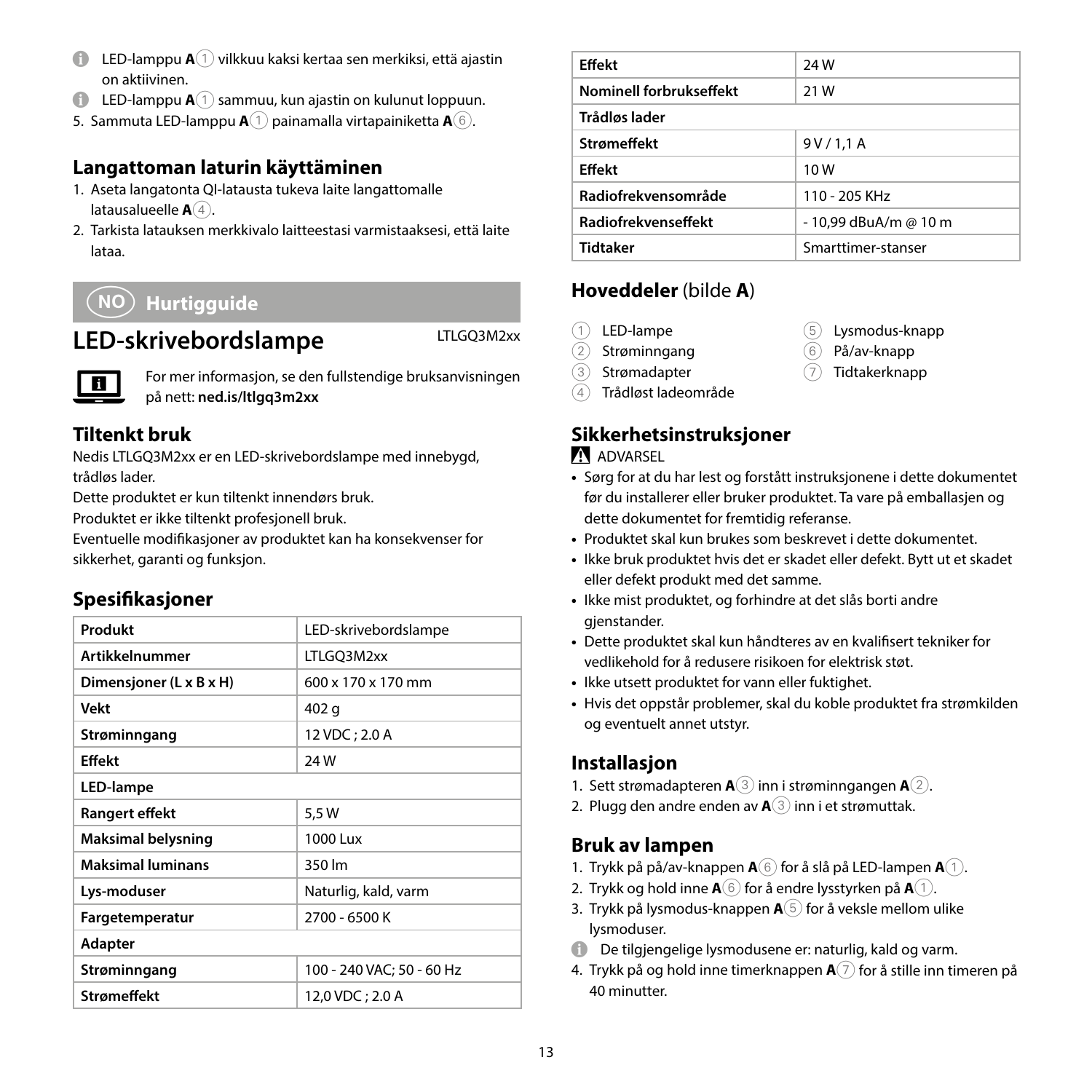- **A**  $\bigcap$  **A** $\bigcap$  blinker to ganger for å indikere at timeren er aktiv.
- **A A** 1 slår seg av når timeren er ferdig.
- 5. Trykk på  $\mathbf{A}(\mathbf{6})$  for å slå av  $\mathbf{A}(1)$ .

# **Bruk av den trådløse laderen**

- 1. Plasser enheten som er aktivert for QI-trådløs lading på ladeområdet **A**<sup>4</sup>.
- 2. Sjekk ladeindikasjonen på enheten for å sikre at enheten lader.

# 2 **Vejledning til hurtig start**

# LED-lampe til skrivebord LTLGQ3M2xx

П

Yderligere oplysninger findes i den udvidede manual online: **ned.is/ltlgq3m2xx**

# **Tilsigtet brug**

Nedis LTLGQ3M2xx er en LED-lampe til skrivebord med en indbygget trådløs oplader.

Dette produkt er kun beregnet til indendørs brug.

Dette produkt er ikke beregnet til professionel brug.

Enhver modificering af produktet kan have konsekvenser for sikkerhed, garanti og korrekt funktion.

#### **Specifikationer**

| Produkt               | LED-lampe til skrivebord  |
|-----------------------|---------------------------|
| Varenummer            | LTLGO3M2xx                |
| Mål (l x b x h)       | 600 x 170 x 170 mm        |
| Vægt                  | 402 g                     |
| Strøminput            | 12 VDC; 2.0 A             |
| Fffekt                | <b>24W</b>                |
| LED-lampe             |                           |
| <b>Nominel strøm</b>  | 5,5W                      |
| Maks. oplysning       | 1000 Lux                  |
| Maks. lysstyrke       | 350 lm                    |
| Lystilstande          | Naturlig, kold, varm      |
| Farvetemperatur       | 2700 - 6500 K             |
| Adapter               |                           |
| Strøminput            | 100 - 240 VAC; 50 - 60 Hz |
| <b>Strømeffekt</b>    | 12,0 VDC; 2.0 A           |
| Fffekt                | 24W                       |
| Nominelt strømforbrug | 21W                       |

| Trådløs oplader              |                       |
|------------------------------|-----------------------|
| <b>Strømeffekt</b>           | 9V/1.1A               |
| Fffekt                       | 10 W                  |
| <b>Radiofrekvensinterval</b> | $110 - 205$ KHz       |
| <b>Radiofrekvenseffekt</b>   | - 10,99 dBuA/m @ 10 m |
| Timer                        | Smart timer-slukning  |

#### **Hoveddele** (billede **A**)

- 1 LED-lampe
- 2 Strøminput
- 3 Strømadapter
- 4 Område til trådløs opladning

# **Sikkerhedsinstruktioner**

#### **N** ADVARSEL

- **•** Sørg for, at du har læst og forstået instruktionerne i dette dokument fuldt ud, før du installerer eller bruger produktet. Gem emballagen og dette dokument, så det sidenhen kan læses.
- **•** Anvend kun produktet som beskrevet i denne vejledning.
- **•** Brug ikke produktet, hvis det er skadet eller defekt. Udskift straks et skadet eller defekt produkt.
- **•** Tab ikke produktet og undgå at støde det.
- **•** Dette produkt må kun vedligeholdes af en kvalificeret tekniker pga. risikoen for elektrisk stød.
- **•** Udsæt ikke produktet for vand eller fugt.
- **•** Afbryd produktet fra stikkontakten og andet udstyr, hvis der opstår problemer.

#### **Installation**

- 1. Slut strømadapteren **A**3 til strømindgangen **A**2.
- 2. Sæt den anden ende af **A**3 ind i en stikkontakt.

#### **Brug af lampen**

- 1. Tryk på strømknappen  $\mathbf{A}(6)$  for at tænde for LED-lampen  $\mathbf{A}(1)$ .
- 2. Tryk og hold  $\mathbf{A}(6)$  for at ændre lysstyrken af  $\mathbf{A}(1)$ .
- 3. Tryk på lysknappen  $A(5)$  for at gå gennem de forskellige lysfunktioner.
- 4 Lysfunktionerne er naturlig, kold og varm.
- 4. Tryk på og hold timerknappen  $A(7)$  for at sætte timeren til 40 minutter.
- **A** $\bigcap$  **A** $\bigcap$  blinker to gange for at vise, at timeren er aktiv.
- **A** $(1)$  slukker, når timeren er udløbet.
- 5. Tryk på  $\mathbf{A}(\widehat{\mathbf{6}})$  for at slukke  $\mathbf{A}(\widehat{\mathbf{1}})$ .
- 5 Lysstyrkeknap
- 6 Knappen Power
	-
- 7 Timer-knap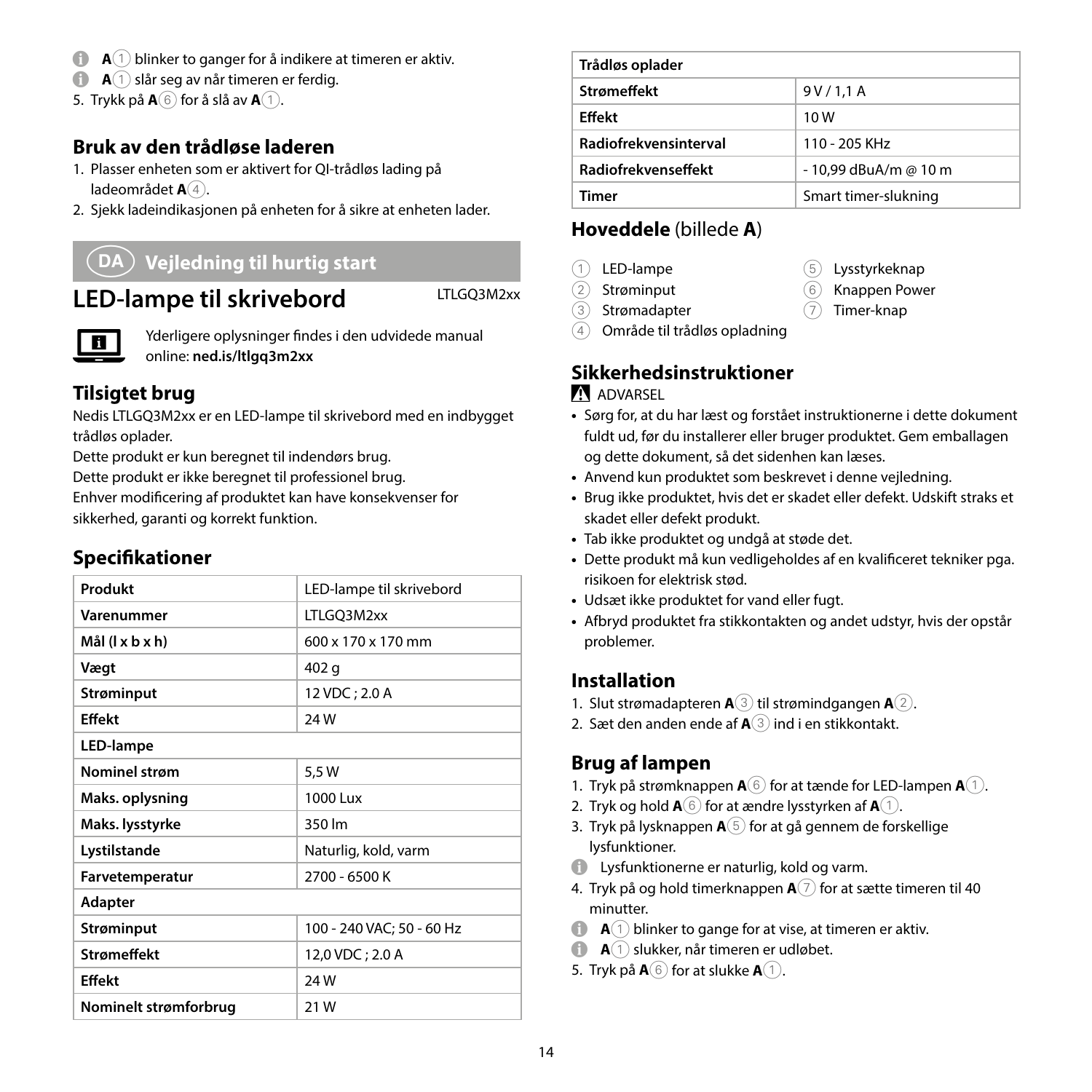# **Brug af den trådløse oplader**

- 1. Placer din QI-enhed som er kompatibel med trådløs opladning på opladningsområdet **A**4.
- 2. Tjek opladningsindikatoren på din enhed for at sikre, at din enhed oplader.

# k **Gyors beüzemelési útmutató**

# **Asztali LED-es lámpa** LTLGQ3M2xx



További információért lásd a bővített online kézikönyvet: **ned.is/ltlgq3m2xx**

# **Tervezett felhasználás**

A Nedis LTLGQ3M2xx egy beépített vezetéknélküli töltővel felszerelt, asztali LED-es lámpa.

A termék beltéri használatra készült.

A termék nem professzionális használatra készült.

A termék bármilyen módosítása befolyásolhatja a biztonságot, a jótállást és a megfelelő működést.

#### **Műszaki adatok**

| Termék                        | Asztali LED-es lámpa      |  |
|-------------------------------|---------------------------|--|
| Cikkszám                      | LTLGQ3M2xx                |  |
| Méretek (h x sz x m)          | 600 x 170 x 170 mm        |  |
| Súly                          | 402 g                     |  |
| <b>Tápbemenet</b>             | 12 VDC; 2.0 A             |  |
| Teljesítmény                  | 24W                       |  |
| LED-es lámpa                  |                           |  |
| Névleges teljesítmény         | 5.5 W                     |  |
| Max. megvilágítás             | 1000 Lux                  |  |
| Max. fényerő                  | 350 lm                    |  |
| Világítási üzemmódok          | Természetes, hideg, meleg |  |
| Színhőmérséklet               | 2700 - 6500 K             |  |
| Adapter                       |                           |  |
| <b>Tápbemenet</b>             | 100 - 240 VAC: 50 - 60 Hz |  |
| Kimeneti teljesítmény         | 12,0 VDC; 2.0 A           |  |
| Teljesítmény                  | <b>24W</b>                |  |
| Névleges felvett teljesítmény | 21W                       |  |
| Vezetéknélküli töltő          |                           |  |
| Kimeneti teljesítmény         | 9 V / 1.1 A               |  |

| Teljesítmény                 | 10W                             |
|------------------------------|---------------------------------|
| Rádiófrekvencia-tartomány    | $110 - 205$ KHz                 |
| Rádiófrekvencia-teljesítmény | - 10.99 dBuA/m 10 m-en          |
| ldőzítő                      | Intelligens időzített leállítás |

# **Fő alkatrészek** (**A** kép)

- 1 LED-es lámpa
- 2 Tápbemenet
- 3 Hálózati adapter
- 5 Világítás üzemmód gombja
- 6 Be-/kikapcsoló gomb
	- 7 Időkacsoló gomb
- 4 Vezeték nélküli töltési terület

# **Biztonsági utasítások**

**N** EIGYELMEZTETÉS

- **•** Ügyeljen arra, hogy a termék telepítése vagy használata előtt figyelmesen elolvasta és megértette az ebben a dokumentumban található információkat. Tartsa meg a csomagolást és ezt a dokumentumot későbbi használatra.
- **•** A terméket csak az ebben a dokumentumban leírt módon használja.
- **•** Ne használja a terméket, ha valamelyik része sérült vagy hibás. A sérült vagy meghibásodott terméket azonnal cserélje ki.
- **•** Ne ejtse le a terméket és kerülje az ütődést.
- **•** Ezt a terméket csak szakképzett technikus szervizelheti az áramütés kockázatának csökkentése érdekében.
- **•** Óvja a terméket víztől vagy nedvességtől.
- **•** Ha probléma merül fel, válassza le a terméket a hálózati csatlakozóaljzatról és más berendezésekről.

#### **Telepítés**

- 1. Dugja be a tápadaptert **A**3 a tápellátás bemenetébe **A**2.
- 2. Csatlakoztassa az **A**3 másik végét egy hálózati csatlakozóaljzathoz.

# **A lámpa használata**

- 1. A LED-es lámpa **A**<sup>1</sup> bekapcsolásához nyomja meg a tápellátás gombját **A**6.
- 2. Tartsa nyomva az **A**6 gombot az **A**1 fényerejének módosításához.
- 3. A különböző világítási módok közötti átváltáshoz nyomja meg a világítás üzemmód gombját **A**5.
- 4 A világítási üzemmódok a Natural (Természetes), a Cool (Hideg) és a Warm (Meleg).
- 4. 40 másodperces időzítő beállításához nyomja meg hosszan az időzítő gombot **A**7.
- **4 Az A**(1) kétszer felvillanva jelzi, hogy az időzítő aktív.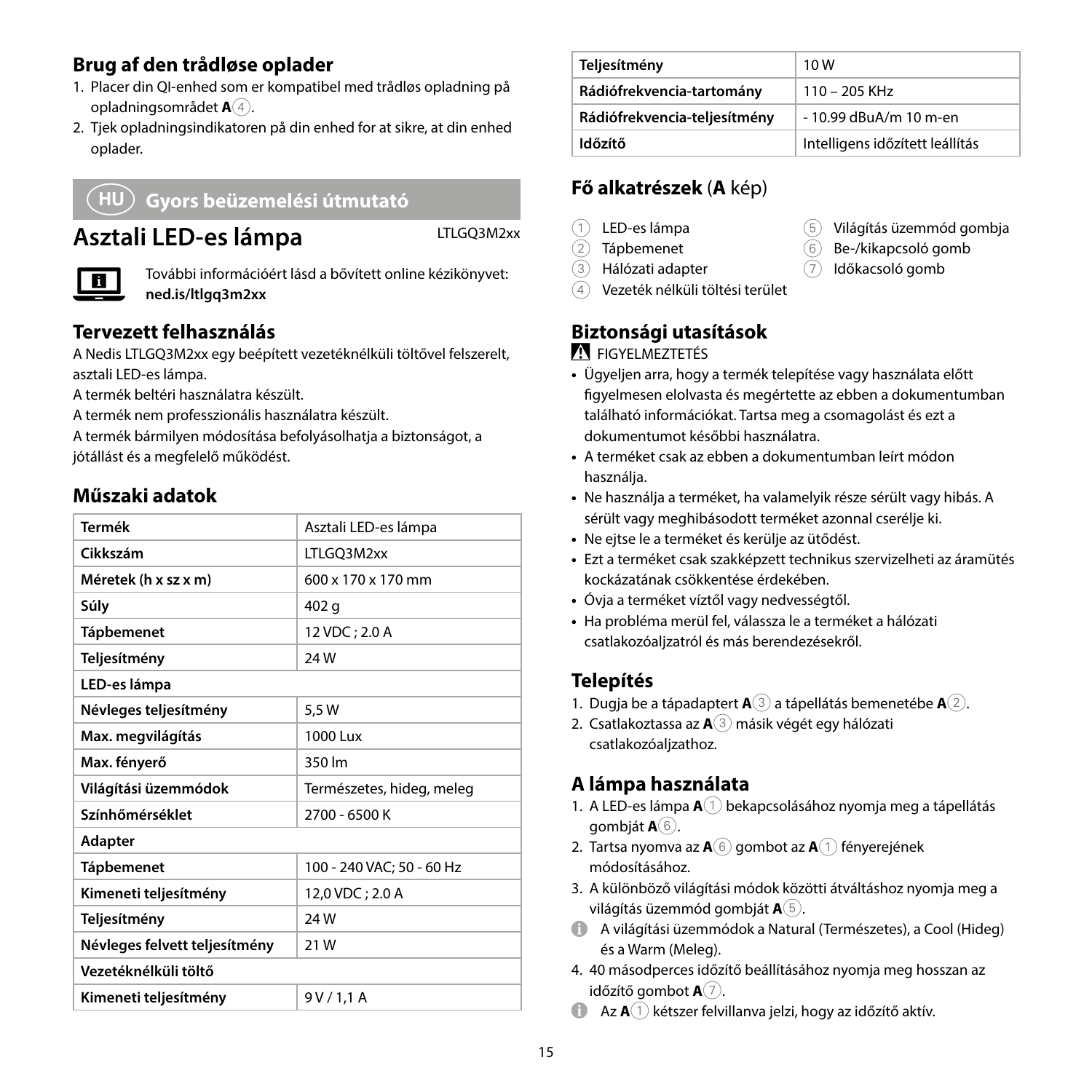- **1** Az **A** $(1)$  az időzítő lejárta után kikapcsol.
- 5. Nyomia meg az **A**<sup>6</sup> gombot az **A**<sup>1</sup> kikapcsolásához.

#### **A vezetéknélküli töltő használata**

- 1. Helyezze a QI vezetéknélküli töltéssel kompatibilis készüléket a vezetéknélküli töltő területre **A**4.
- 2. Ellenőrizze a készüléken a töltésjelzőt, megbizonyosodva arról, hogy a készülék töltődik.

#### n **Przewodnik Szybki start**

# Lampa biurkowa LED LTLGQ3M2xx



Więcej informacji znajdziesz w rozszerzonej instrukcji obsługi online: **ned.is/ltlgq3m2xx**

#### **Przeznaczenie**

Nedis LTLGQ3M2xx to biurkowa lampa LED z wbudowaną ładowarką bezprzewodową.

Produkt jest przeznaczony wyłącznie do użytku wewnątrz pomieszczeń.

Produkt nie jest przeznaczony do użytku zawodowego. Wszelkie modyfikacje produktu mogą mieć wpływ na

bezpieczeństwo, gwarancję i działanie.

# **Specyfikacja**

| Produkt                      | Lampa biurkowa LED             |  |
|------------------------------|--------------------------------|--|
| Numer katalogowy             | LTLGQ3M2xx                     |  |
| Wymiary (dł. x szer. x wys.) | $600 \times 170 \times 170$ mm |  |
| Waqa                         | 402 g                          |  |
| Pobór mocy                   | 12 VDC; 2.0 A                  |  |
| Moc                          | 24W                            |  |
| Lampa LED                    |                                |  |
| Moc znamionowa               | 5,5W                           |  |
| Maks, moc świecenia          | 1000 Lux                       |  |
| Maks. luminancja             | 350 lm                         |  |
| Tryby podświetlenia          | Naturalny, Chłodny, Ciepły     |  |
| Temperatura barwowa          | 2700 - 6500 K                  |  |
| <b>Zasilacz</b>              |                                |  |
| Pobór mocy                   | 100 - 240 VAC; 50 - 60 Hz      |  |
| Moc wyjściowa                | 12,0 VDC; 2.0 A                |  |
| Moc                          | 24W                            |  |
| Moc znamionowa               | 21W                            |  |

| Ładowarka bezprzewodowa        |                                     |
|--------------------------------|-------------------------------------|
| Moc wyjściowa                  | 9V/1.1A                             |
| Moc                            | 10W                                 |
| Zakres częstotliwości radiowej | $110 - 205$ KHz                     |
| Moc częstotliwości radiowej    | - 10.99 dBuA/m @ 10 m               |
| Wyłącznik czasowy              | Wyłaczanie inteligentnego<br>timera |

5 Przycisk trybu świecenia 6 Włącznik zasilania 7 Przycisk timera

# **Główne części** (rysunek **A**)

- 1 Lampa LED
- 2 Pobór mocy
- $\overline{3}$  Zasilacz
- 4 Obszar ładowania bezprzewodowego

# **Instrukcje bezpieczeństwa**

#### **N**OSTRZEŻENIE

- **•** Przed zainstalowaniem lub użyciem produktu należy upewnić się, że instrukcje zawarte w niniejszym dokumencie zostały w pełni przeczytane i zrozumiane. Opakowanie oraz niniejszy dokument należy zachować na przyszłość.
- **•** Produktu należy używać wyłącznie w sposób opisany w niniejszym dokumencie.
- **•** Nie używaj produktu, jeśli jakakolwiek jego część jest zniszczona lub uszkodzona. Natychmiast wymień uszkodzony lub wadliwy produkt.
- **•** Nie upuszczaj produktu i unikaj uderzania go.
- **•** Ten produkt może być serwisowany wyłącznie przez wykwalifikowanego serwisanta, aby zmniejszyć ryzyko porażenia prądem elektrycznym.
- **•** Nie narażaj produktu na działanie wody lub wilgoci.
- **•** Jeśli wystąpią problemy, odłącz produkt od źródła zasilania i innych urządzeń.

#### **Instalacja**

- 1. Podłącz zasilacz **A**3 do gniazda zasilania **A**2.
- 2. Podłącz drugą końcówkę **A**3 do gniazdka elektrycznego.

#### **Korzystanie z lampy**

- 1. Naciśnij przycisk zasilania **A**6, aby włączyć lampę LED **A**1.
- 2. Naciśnij i przytrzymaj **A**6, aby zmienić jasność **A**1.
- 3. Naciśnij przycisk trybu świecenia **A**5, aby przejść przez różne tryby.
- 4 Tryby świecenia to: Naturalny (Natural), Chłodny (Cool) i Ciepły (Warm).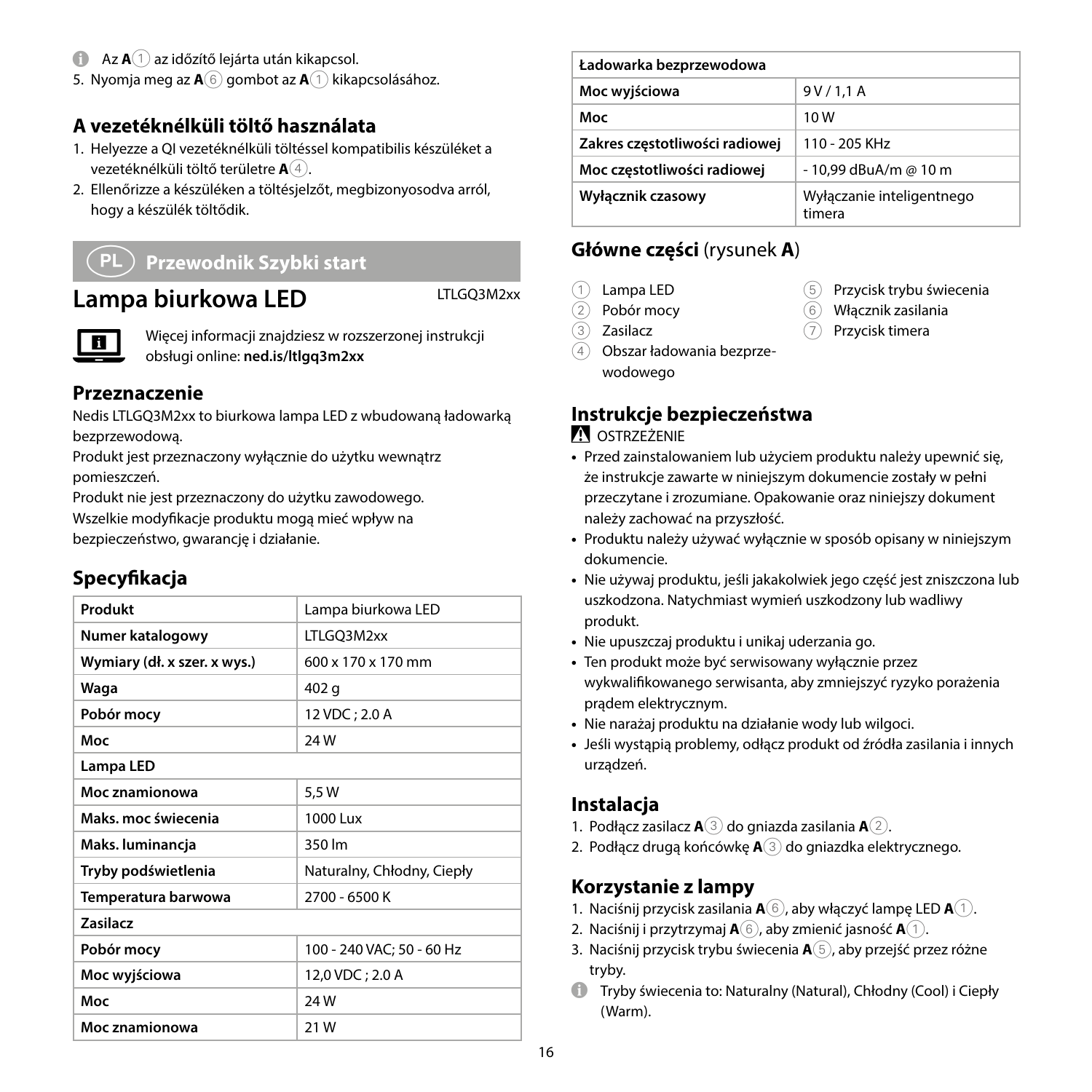- 4. Naciśnij i przytrzymaj przycisk timera **A**7, aby ustawić timer na 40 minut.
- **A** $\cap$  mignie dwa razy, wskazując, że timer jest aktywny.
- **A** $\cap$  wyłacza się po upływie ustawionego czasu.
- 5. Naciśnij **A** $(6)$ , aby wyłączyć **A** $(1)$ .

#### **Korzystanie z ładowarki bezprzewodowej**

- 1. Umieść obsługujące ładowanie bezprzewodowe QI w obszarze ładowania bezprzewodowego **A**4.
- 2. Sprawdź wskaźnik ładowania na urządzeniu, aby mieć pewność, że urządzenie się ładuje.

# x **Οδηγός γρήγορης εκκίνησης**

**Φωτιστικό LED γραφείου** LTLGQ3M2xx



Για περισσότερες πληροφορίες δείτε το εκτενές online εγχειρίδιο: **ned.is/ltlgq3m2xx**

#### **Προοριζόμενη χρήση**

Το Nedis LTLGQ3M2xx είναι ένα φωτιστικό LED γραφείου με ενσωματωμένο ασύρματο φορτιστή.

Το προϊόν αυτό προορίζεται αποκλειστικά για χρήση σε εσωτερικό χώρο.

Το προϊόν δεν πρέπει χρησιμοποιείται για επαγγελματική χρήση. Οποιαδήποτε τροποποίηση του προϊόντος μπορεί να έχει επιπτώσεις στην ασφάλεια, την εγγύηση και τη σωστή λειτουργία.

#### **Χαρακτηριστικά**

| Προϊόν                 | <b>Φωτιστικό LED γραφείου</b> |
|------------------------|-------------------------------|
| Αριθμός είδους         | LTLGQ3M2xx                    |
| Διαστάσεις (μ x π x υ) | 600 x 170 x 170 mm            |
| Βάρος                  | 402 g                         |
| Ισχύς εισόδου          | 12 VDC; 2.0 A                 |
| Ισχύς                  | <b>24W</b>                    |
| Φωτιστικό LED          |                               |
| Ονομαστική ισχύς       | 5.5 W                         |
| Μέγιστος φωτισμός      | 1000 Lux                      |
| Μέγιστη φωτεινότητα    | 350 lm                        |
| Λειτουργίες φωτισμού   | Φυσικός, ψυχρός, θερμός       |
| Θερμοκρασία χρώματος   | 2700 - 6500 K                 |
| Μετασχηματιστής        |                               |
| Ισχύς εισόδου          | 100 - 240 VAC: 50 - 60 Hz     |

| Ισχύς εξόδου                    | 12,0 VDC; 2.0 A                         |
|---------------------------------|-----------------------------------------|
| Ισχύς                           | <b>24W</b>                              |
| Ονομαστική κατανάλωση<br>ισχύος | 21 W                                    |
| Ασύρματος φορτιστής             |                                         |
| Ισχύς εξόδου                    | 9V/1.1A                                 |
| Ισχύς                           | 10W                                     |
| Εύρος συχνότητας<br>ραδιοφώνου  | 110 - 205 KHz                           |
| Ισχύς συχνότητας ραδιοφώνου     | - 10.99 dBuA/m @ 10 m                   |
| Χρονοδιακόπτης                  | Απενεργοποίηση έξυπνου<br>χρονοδιακόπτη |

# **Κύρια μέρη** (εικόνα **A**)

- 1 Φωτιστικό LED
- 2 Ισχύς εισόδου
- 3 Φορτιστής
- 5 Κουμπί φωτισμού
- 6 Κουμπί ισχύος
- 7 Κουμπί χρονοδιακόπτη
- 4 Ασύρματη περιοχή φόρτισης

# **Οδηγίες ασφάλειας**

-ΠΡΟΕΙΔΟΠΟΙΗΣΗ

- **•** Βεβαιωθείτε ότι έχετε διαβάσει και κατανοήσει αυτές τις οδηγίες πριν εγκαταστήσετε ή χρησιμοποιήσετε το προϊόν. Κρατήστε τη συσκευασία και το κείμενο για μελλοντική αναφορά.
- **•** Χρησιμοποιείτε το προϊόν μόνο σύμφωνα με αυτό το έγγραφο.
- **•** Μην χρησιμοποιείτε το προϊόν εάν οποιοδήποτε τμήμα του έχει ζημιά ή ελάττωμα. Αντικαταστήστε αμέσως ένα χαλασμένο ή ελαττωματικό προϊόν.
- **•** Μην ρίχνετε κάτω το προϊόν και αποφύγετε τα τραντάγματα.
- **•** Για να μειώσετε τον κίνδυνο ηλεκτροπληξίας, η συντήρηση του προϊόντος πρέπει να πραγματοποιείται μόνο από εξουσιοδοτημένο τεχνικό συντήρησης.
- **•** Μην εκθέτετε το προϊόν σε νερό ή υγρασία.
- **•** Αποσυνδέστε το προϊόν από το ρεύμα όπως και άλλες συσκευές αν προκύψει κάποιο πρόβλημα.

#### **Εγκατάσταση**

- 1. Συνδέστε το μετασχηματιστή ισχύος **A**3 στην είσοδο ισχύος **A**2.
- 2. Συνδέστε την άλλη άκρη του **A**3 σε μία πρίζα.

#### **Το φωτιστικό**

1. Πατήστε το κουμπί λειτουργίας **A**6 για να ενεργοποιήσετε το φωτιστικό LED **A**1.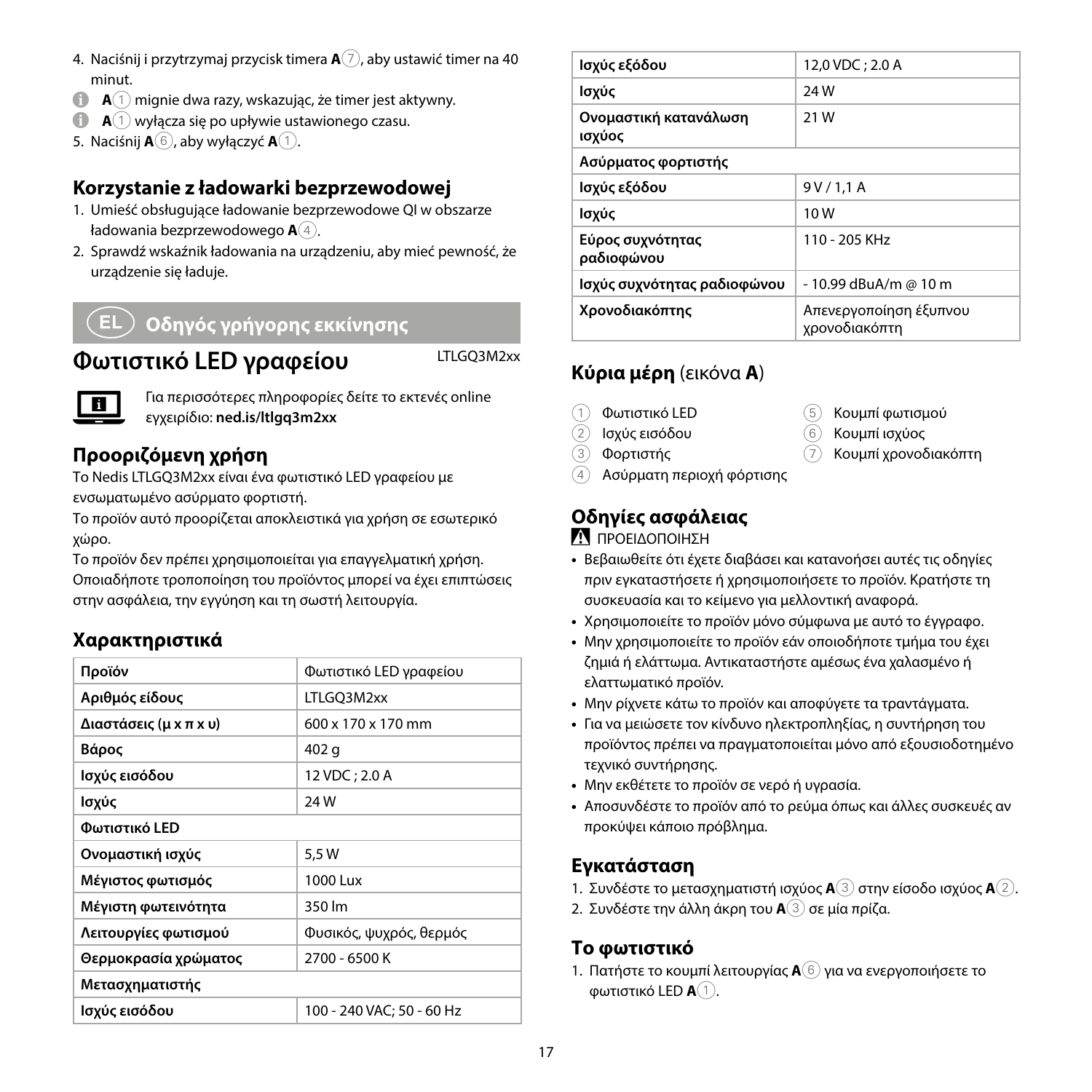- 2. Κρατήστε παρατεταμένα το **A**6 για να αλλάξετε την φωτεινότητα του **A**1.
- 3. Πατήστε το κουμπί φωτισμού **A**5 για επιλέξετε ανάμεσα στις διάφορες λειτουργίες φωτισμού.
- 4 Οι λειτουργίες φωτισμού είναι Φυσικό, Ψυχρό και Θερμό.
- 4. Πατήστε παρατεταμένα το κουμπί του χρονοδιακόπτη **A**7 για να ρυθμίσετε τον χρονοδιακόπτη για 40 λεπτά.
- **A** 1 αναβοσβήνει δύο φορές για να υποδείξει ότι ο χρονοδιακόπτης είναι ενεργός.
- 4 **<sup>A</sup>**1 απενεργοποιείται και ο χρονοδιακόπτης ολοκληρώνεται.
- 5. Πατήστε το **A**6 για την απενεργοποίηση του **A**1.

#### **Ο ασύρματος φορτιστής**

- 1. Τοποθετήστε την συσκευή ασύρματης φόρτισης QI στην ασύρματη περιοχή φόρτισης **A**4.
- 2. Ελέγξτε την ένδειξη φόρτισης στη συσκευή σας για να βεβαιωθείτε ότι η συσκευή σας φορτίζεται.

# 1 **Rýchly návod**

# **Stolné LED svietidlo** LTLGQ3M2xx

Viac informácií nájdete v rozšírenom návode online:**ned.is/ltlgq3m2xx**

#### **Určené použitie**

Nedis LTLGQ3M2xx je stolné LED svietidlo so vstavanou bezdrôtovou nabíjačkou.

Tento výrobok je určený len na použitie vo vnútornom prostredí. Výrobok nie je určený na profesionálne použitie.

Každá zmena výrobku môže mať následky na bezpečnosť, záruku a správne fungovanie.

#### **Technické údaje**

| Produkt              | Stolné LED svietidlo           |
|----------------------|--------------------------------|
| Číslo výrobku        | LTLGO3M2xx                     |
| Rozmery (D x Š x V)  | $600 \times 170 \times 170$ mm |
| <b>Hmotnosť</b>      | 402 g                          |
| Vstup napájania      | 12 VDC: 2.0 A                  |
| Napájanie            | 24W                            |
| <b>LED</b> svietidlo |                                |
| Menovitý výkon       | 5.5 W                          |
| Maximálne osvetlenie | 1000 Lux                       |

| Maximálna svetelnosť      | 350 lm                        |
|---------------------------|-------------------------------|
| Režimy svetla             | Prirodzené, studené, teplé    |
| Teplota farieb            | 2700 - 6500 K                 |
| Adaptér                   |                               |
| Vstup napájania           | 100 - 240 VAC: 50 - 60 Hz     |
| Výstupný výkon            | 12.0 VDC: 2.0 A               |
| Napájanie                 | 24W                           |
| Menovitá spotreba energie | 21 W                          |
| Bezdrôtová nabíjačka      |                               |
| Výstupný výkon            | 9V/1,1A                       |
| Napájanie                 | 10W                           |
| Vysokofrekvenčný rozsah   | 110 - 205 kHz                 |
| Vysokofrekvenčný výkon    | - 10,99 dBuA/m pri 10 m       |
| Časovač                   | Inteligentný časovač vypnutia |
|                           |                               |

# **Hlavné časti** (obrázok **A**)

- 1 LED svietidlo
- $(2)$  Vstup napájanja
- 3 napájací adaptér
- 4 Bezdrôtová nabíjacia oblasť

# **Bezpečnostné pokyny**

#### **VAROVANIE**

**•** Pred inštaláciou alebo použitím výrobku si nezabudnite prečítať a pochopiť všetky pokyny v tomto dokumente. Uchovajte obal a tento dokument pre potreby v budúcnosti.

5 Tlačidlo režimu osvetlenia

 $\widehat{6}$  Vynínač 7 Tlačidlo časovača

- **•** Výrobok používajte len podľa opisu v tomto dokumente.
- **•** Výrobok nepoužívajte, ak je jeho časť poškodená alebo chybná. Poškodený alebo chybný výrobok okamžite vymeňte.
- **•** Dávajte pozor, aby vám výrobok nepadol a zabráňte nárazom.
- **•** Servis tohto výrobku môže vykonávať len kvalifikovaný technik, aby sa znížilo nebezpečenstvo poranenia elektrickým prúdom.
- **•** Výrobok nevystavujte vode alebo vlhkosti.
- **•** Ak sa vyskytnú problémy, výrobok odpojte od zdroja napájania a iného zariadenia.

#### **Inštalácia**

- 1. Napájací adaptér **A**3 pripojte k napájaciemu vstupu **A**2.
- 2. Druhý koniec **A**3 pripojte k napájacej elektrickej zásuvke.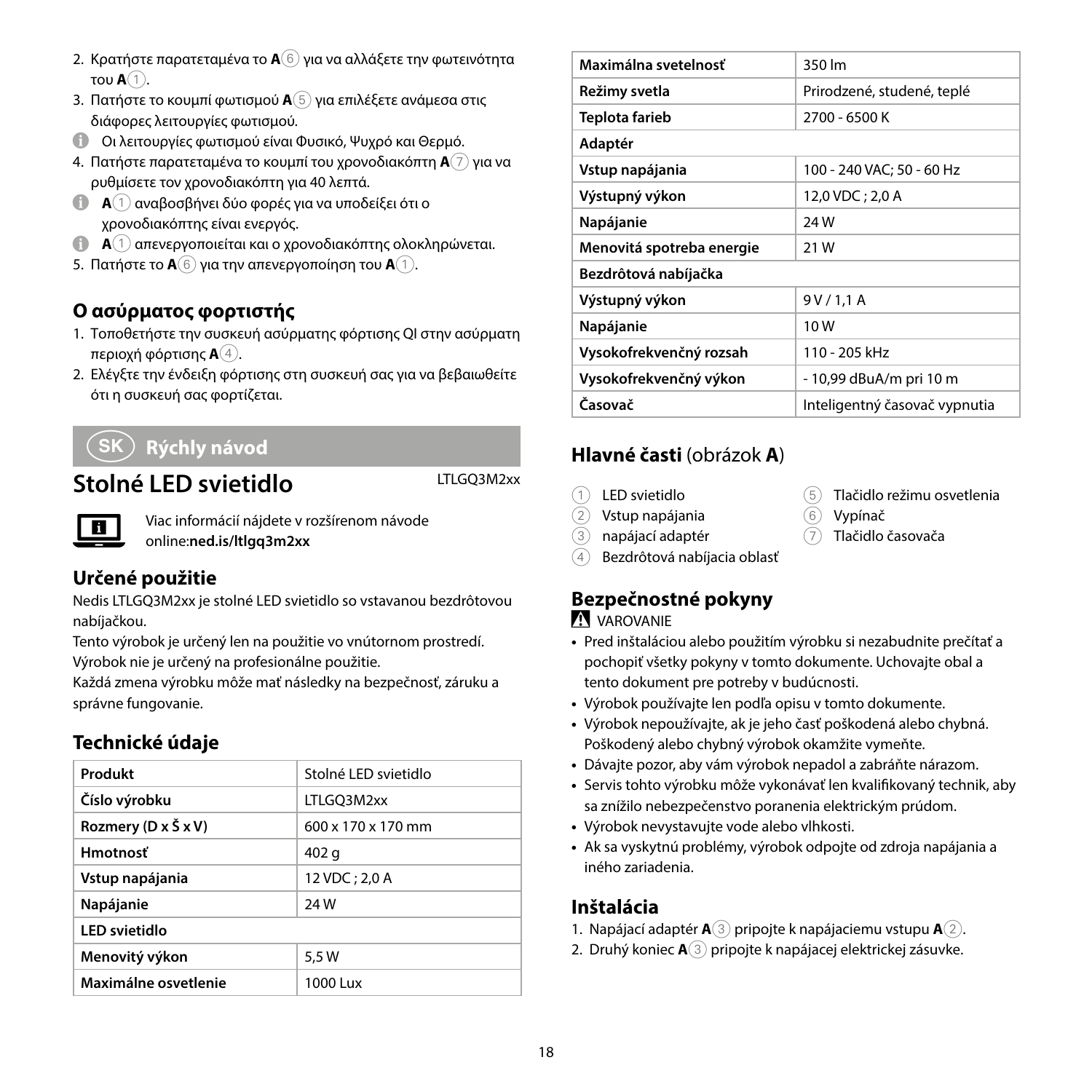#### **Používanie svietidla**

- 1. Stlačením hlavného vypínača **A**6 zapnete LED svietidlo **A**1.
- 2. Stlačte a podržte **A**6, aby ste zmenili jas **A**1.
- 3. Stlačením tlačidla režimu osvetlenia **A**5 môžete cyklicky prechádzať rôznymi režimami osvetlenia.
- 4 Režimy osvetlenia sú Prirodzené, Studené a Teplé.
- 4. Podržaním stlačeného tlačidla časovača **A**7 nastavíte časovač na 40 minút.
- 4 **<sup>A</sup>**1 dvakrát blikne, čo znamená, že časovač je aktívny.
- $\bigoplus$  **<b>A** $\cap$  sa po uplynutí časového intervalu časovača vypne.
- 5. Stlačením **A**6 vypnete **A**1.

#### **Používanie bezdrôtovej nabíjačky**

- 1. Umiestnite zariadenie kompatibilné s funkciou bezdrôtového nabíjania QI na miesto bezdrôtového nabíjania **A**4.
- 2. Skontrolujte indikátor nabíjania na vašom zariadení, aby ste sa uistili, že sa vaše zariadenie nabíja.

# l **Rychlý návod**

# **Stolní LED lampa** LTLGQ3M2xx

Více informací najdete v rozšířené příručce online: **ned.is/ltlgq3m2xx**

#### **Zamýšlené použití**

П

LTLGQ3M2xx je stolní LED lampa s vestavěnou bezdrátovou nabíječkou.

Tento výrobek je určen výhradně k použití ve vnitřních prostorách. Výrobek není určen k profesionálnímu použití.

Jakékoli úpravy výrobku mohou ovlivnit jeho bezpečnost, záruku a správné fungování.

#### **Technické údaje**

| Produkt                                   | Stolní LED lampa               |
|-------------------------------------------|--------------------------------|
| Číslo položky                             | LTLGQ3M2xx                     |
| Rozměry ( $D \times \check{S} \times V$ ) | $600 \times 170 \times 170$ mm |
| <b>Hmotnost</b>                           | 402 g                          |
| Napájecí vstup                            | 12 VDC; 2.0 A                  |
| Napájení                                  | <b>24W</b>                     |
| <b>LED lampa</b>                          |                                |
| Jmenovitý příkon                          | 5.5 W                          |
| Max, hustota světelného toku              | 1000 Lux                       |

| Max. svítivost           | 350 lm                    |
|--------------------------|---------------------------|
| Světelné režimy          | Přirozený, chladný, teplý |
| Teplota barvy            | 2700 - 6500 K             |
| Adaptér                  |                           |
| Napájecí vstup           | 100 - 240 VAC: 50 - 60 Hz |
| Výstupní výkon           | 12,0 VDC ; 2.0 A          |
| Napájení                 | 24 W                      |
| Jmenovitý příkon         | 21 W                      |
| Bezdrátová nabíječka     |                           |
| Výstupní výkon           | 9 V / 1,1 A               |
| Napájení                 | 10W                       |
| Rozsah rádiové frekvence | 110-205 kHz               |
| Výkon rádiové frekvence  | -10.99 dBuA/m na 10 m     |
| Časovač                  | Vypnutí chytrým časovačem |

#### **Hlavní části** (obrázek **A**)

- LED lampa
- 2 Napájecí vstup
- 3 Napájecí adaptér
- 4 Oblast bezdrátového nabíjení

#### 5 Tlačítko světelného režimu

- 6 Tlačítko zapnutí/vypnutí
- 7 Tlačítko časovače

# **Bezpečnostní pokyny**

#### -VAROVÁNÍ

- **•** Před instalací či používáním výrobku si nejprve kompletně přečtěte pokyny obsažené v tomto dokumentu a ujistěte se, že jim rozumíte. Tento dokument a balení uschovejte pro případné budoucí použití.
- **•** Výrobek používejte pouze tak, jak je popsáno v tomto dokumentu.
- **•** Výrobek nepoužívejte, pokud je jakákoli část poškozená nebo vadná. Poškozený nebo vadný výrobek okamžitě vyměňte.
- **•** Zabraňte pádu výrobku a chraňte jej před nárazy.
- **•** Servisní zásahy na tomto výrobku smí provádět pouze kvalifikovaný technik údržby, sníží se tak riziko úrazu elektrickým proudem.
- **•** Nevystavujte výrobek působení vody ani vlhkosti.
- **•** Dojde-li k jakémukoli problému, odpojte výrobek ze sítě a od jiných zařízení.

#### **Instalace**

- 1. Napájecí adaptér **A**3 zapojte do napájecího vstupu **A**2.
- 2. Druhý konec **A**3 zapojte do zásuvky.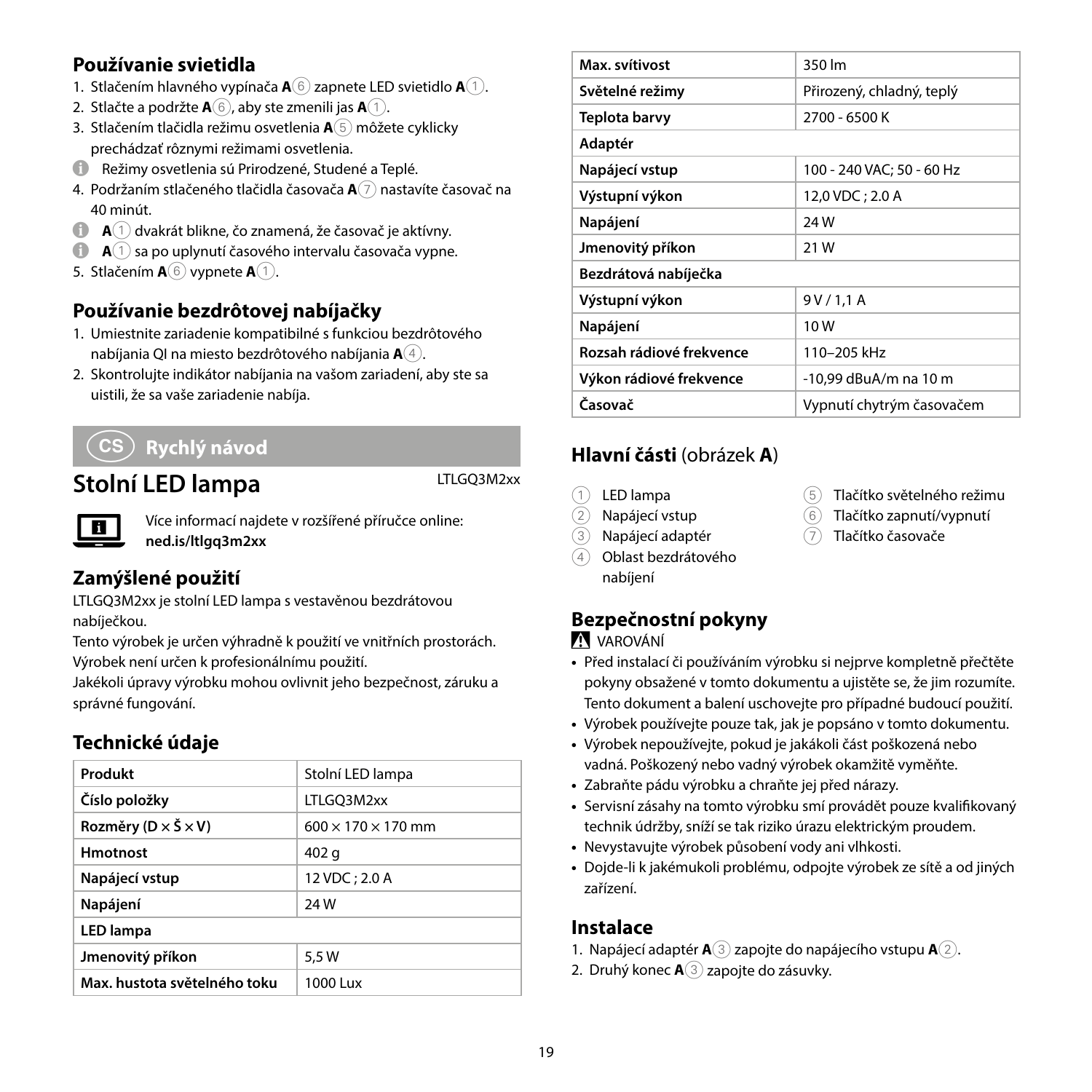#### **Použití lampy**

- 1. Stiskem tlačítka zapnutí/vypnutí **A**6 LED lampu **A**1 zapněte.
- 2. Stisknutím a podržením **A**6 změňte jas **A**1.
- 3. Stiskem tlačítka světelného režimu **A**5 přepínáte mezi různými režimy osvětlení.
- 4 K dispozici jsou tyto režimy: přirozené světlo, studené světlo a teplé světlo.
- 4. Stiskem a podržením tlačítka časovače **A**7 nastavte časovač na 40 minut.
- 4 **<sup>A</sup>**1 dvakrát zabliká, což značí, že je časovač aktivní.
- **1** Po uběhnutí nastaveného času se  $\mathbf{A}^{(1)}$  vypne.
- 5. Stiskem **A**6 vypněte **A**1.

#### **Použití bezdrátové nabíječky**

- 1. Položte zařízení podporující bezdrátové nabíjení QI na bezdrátovou nabíječku **A**4.
- 2. Zkontrolujte ukazatel nabíjení na svém zařízení a ujistěte se, že se zařízení nabíjí.

# y **Ghid rapid de inițiere**

# Lampă LED pentru birou LTLGQ3M2xx



Pentru informații suplimentare, consultați manualul extins, disponibil online: **ned.is/ltlgq3m2xx**

#### **Utilizare preconizată**

Nedis LTLGQ3M2xx este o lampă LED pentru birou cu încărcător wireless încorporat.

Acest produs este destinat exclusiv pentru utilizare la interior. Produsul nu este destinat utilizării profesionale.

Orice modificare a produsului poate avea consecințe pentru siguranța, garanția și funcționarea corectă a produsului.

# **Specificaţii**

| Produs                       | Lampă LED pentru birou         |
|------------------------------|--------------------------------|
| Numărul articolului          | LTLGO3M2xx                     |
| Dimensiuni (L x l x h)       | $600 \times 170 \times 170$ mm |
| Greutate                     | 402 a                          |
| Intrare alimentare electrică | 12 VDC: 2.0 A                  |
| Putere                       | <b>24W</b>                     |

| Lampă LED                    |                                |
|------------------------------|--------------------------------|
| Putere nominală              | 5,5W                           |
| Iluminat max.                | 1000 Lux                       |
| Luminantă max.               | 350 lm                         |
| Moduri de iluminat           | Natural, rece, cald            |
| Temperatura culorii          | 2700 - 6500 K                  |
| Adaptor                      |                                |
| Intrare alimentare electrică | 100 - 240 VAC; 50 - 60 Hz      |
| lesire electrică             | 12,0 VDC; 2.0 A                |
| Putere                       | <b>24W</b>                     |
| Putere nominală consumată    | 21 W                           |
| Încărcător wireless          |                                |
| lesire electrică             | 9V/1,1A                        |
| Putere                       | 10W                            |
| Interval de frecvențe radio  | 110 - 205 KHz                  |
| Putere de frecvente radio    | - 10,99 dBuA/m @ 10 m          |
| <b>Temporizator</b>          | Oprire temporizator inteligent |

# **Piese principale** (imagine **A**)

1 Lampă LED

- 5 Buton mod iluminat
- 2 Intrare alimentare electrică
- 6 Buton Power 7 Buton temporizator
- 3 Adaptor electric
- Zonă de încărcare wireless
- **Instrucțiuni de siguranță**

#### NAVERTISMENT

- **•** Asigurați-vă că ați citit complet și că ați înțeles instrucțiunile din acest document înainte de a instala sau utiliza produsul. Păstrați ambalajul și acest document pentru a le consulta ulterior.
- **•** Folosiți produsul exclusiv conform descrierii din acest document.
- **•** Nu folosiți produsul dacă o piesă este deteriorată sau defectă. Înlocuiți imediat produsul deteriorat sau defect.
- **•** Nu lăsați produsul să cadă și evitați ciocnirile elastice.
- **•** Service-ul asupra acestui produs poate fi realizat doar de către un tehnician calificat pentru întreținere, pentru a reduce riscul de electrocutare.
- **•** Nu expuneți produsul la apă sau umezeală.
- **•** Deconectați produsul de la sursa electrică și de la alte echipamente în cazul în care apar probleme.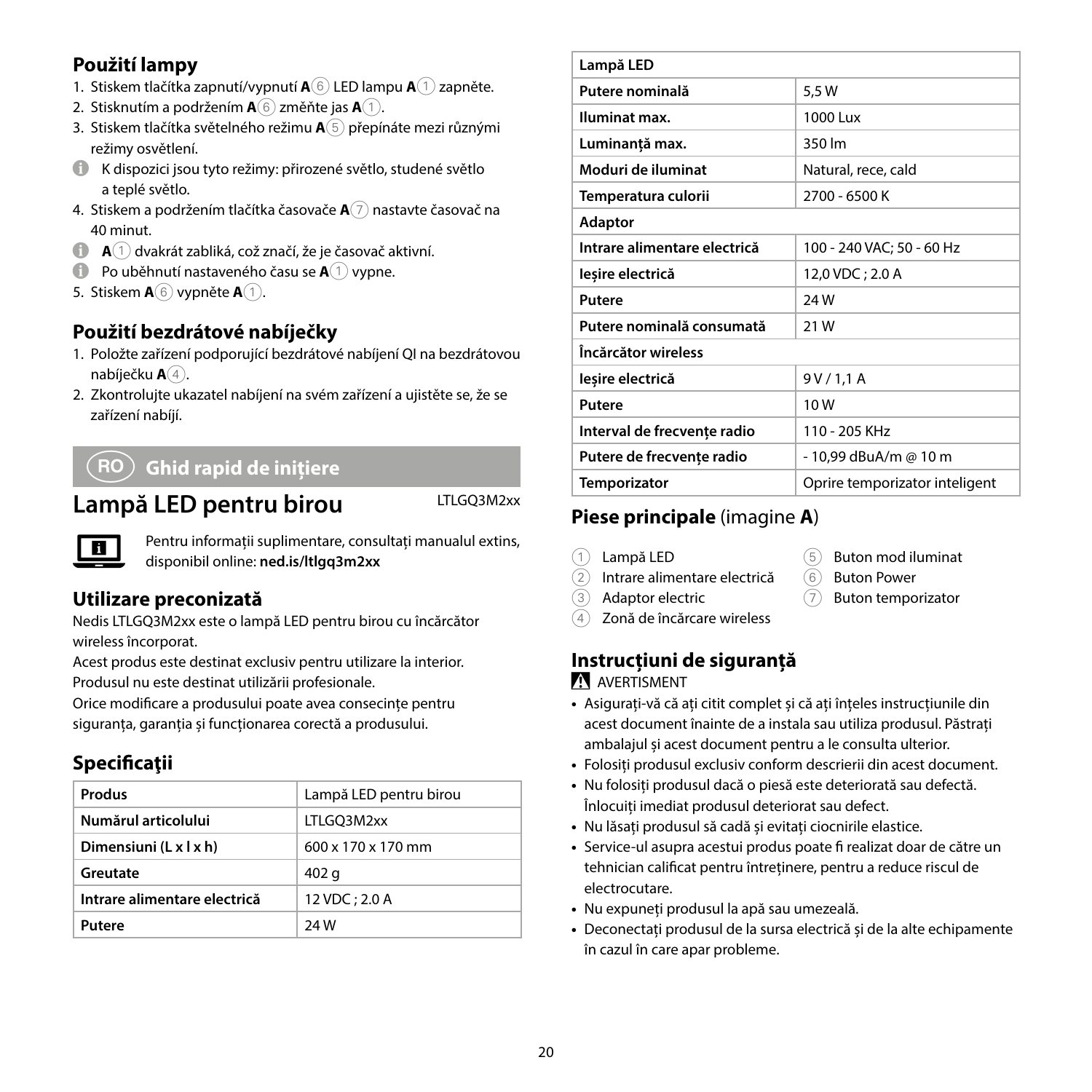#### **Instalare**

- 1. Conectați adaptorul de alimentare **A**3 în mufa de alimentare electrică **A**2.
- 2. Conectați celălalt capăt al **A**3 la o priză electrică.

# **Folosirea lămpii**

- 1. Apăsați butonul de pornire **A**6 pentru a porni lampa LED **A**1.
- 2. Țineți apăsat **A**6 pentru a schimba strălucirea **A**1.
- 3. Apăsați butonul mod iluminat **A**5 pentru a parcurge diversele moduri de iluminat.
- 4 Modurile de iluminat sunt Natural, Rece și Cald.
- 4. Țineți apăsat butonul temporizatorului **A**7 pentru setarea unui temporizator la 40 de minute.
- 4 **<sup>A</sup>**1 clipește de două ori pentru a arăta că temporizatorul este activ.
- **A** $(1)$  se oprește după ce temporizatorul s-a oprit.
- 5. Apăsaţi **A**6 pentru a opri **A**1.

# **Folosirea încărcătorului wireless**

- 1. Așezați dispozitivul de încărcare compatibil QI pe zona de încărcare wireless **A** $\widehat{4}$ .
- 2. Verificați indicația de încărcare de pe dispozitiv pentru a vă asigura că dispozitivul se încarcă.